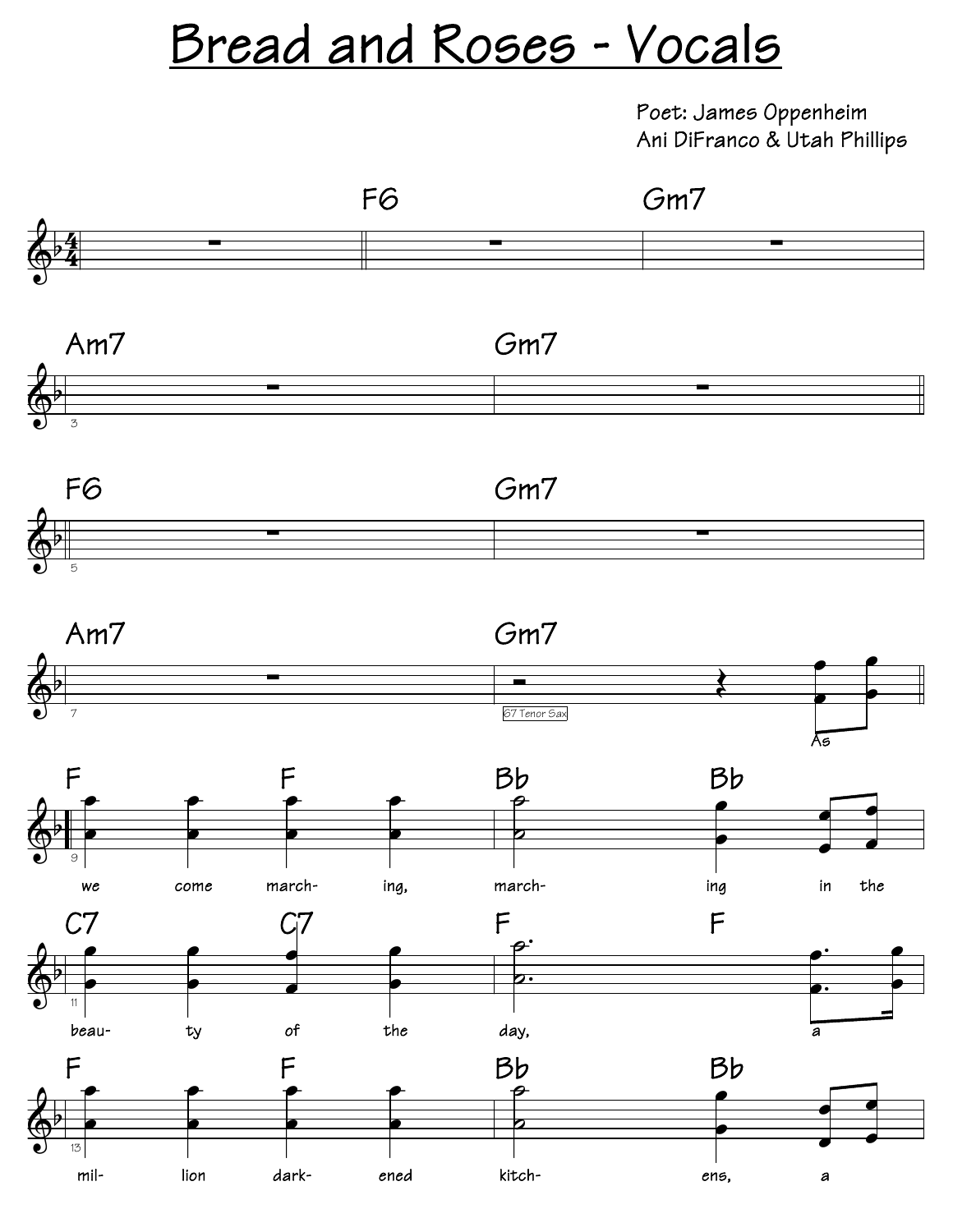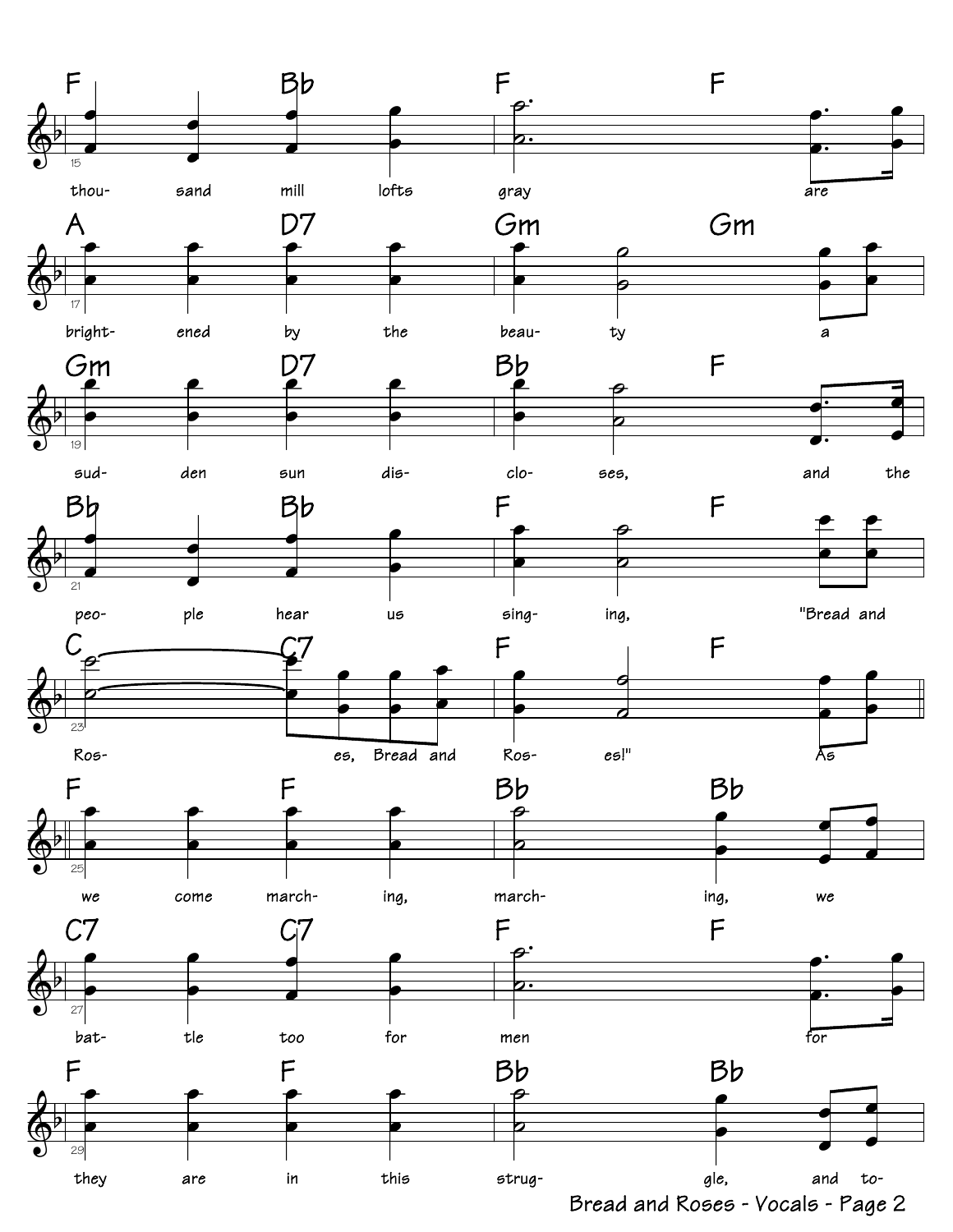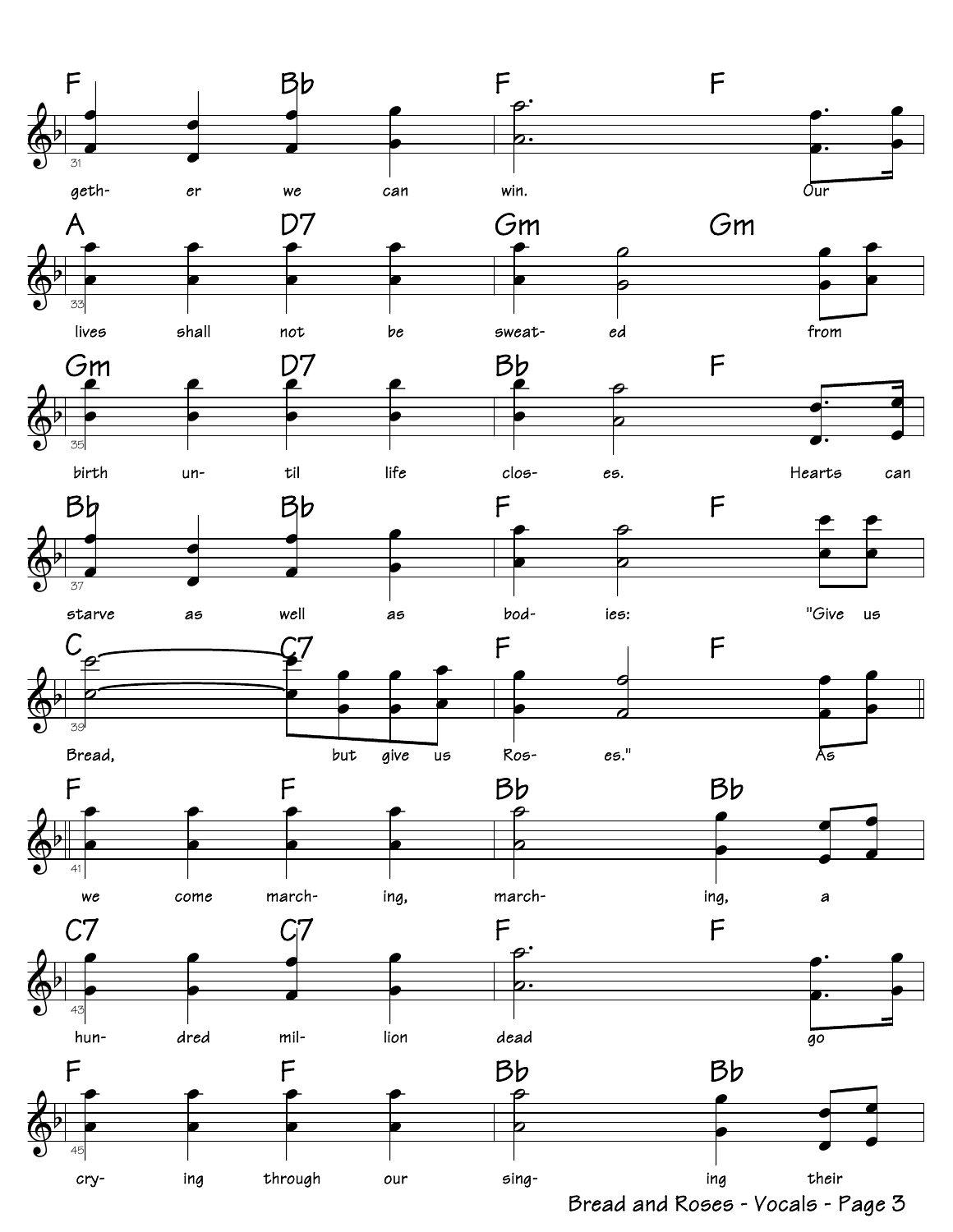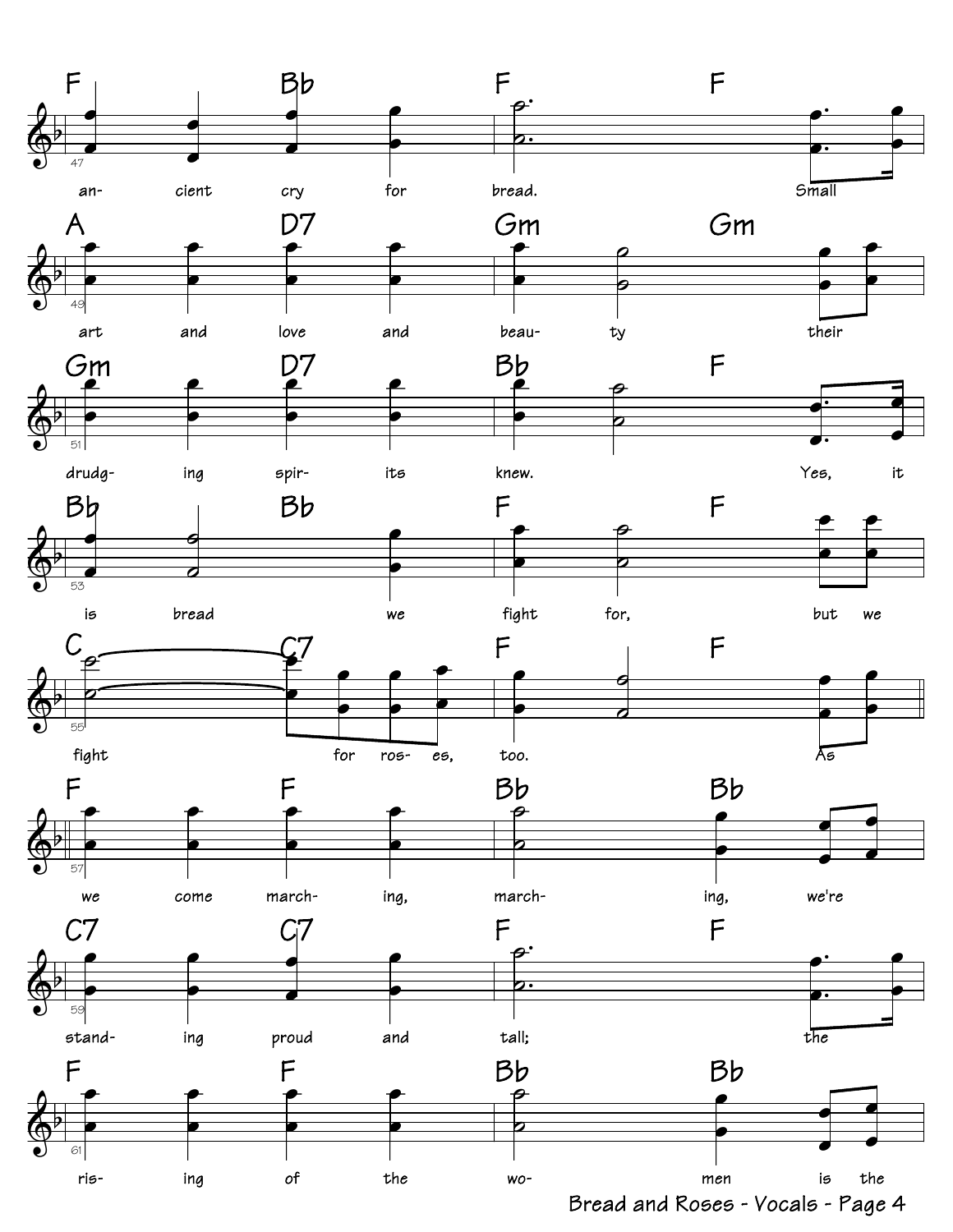

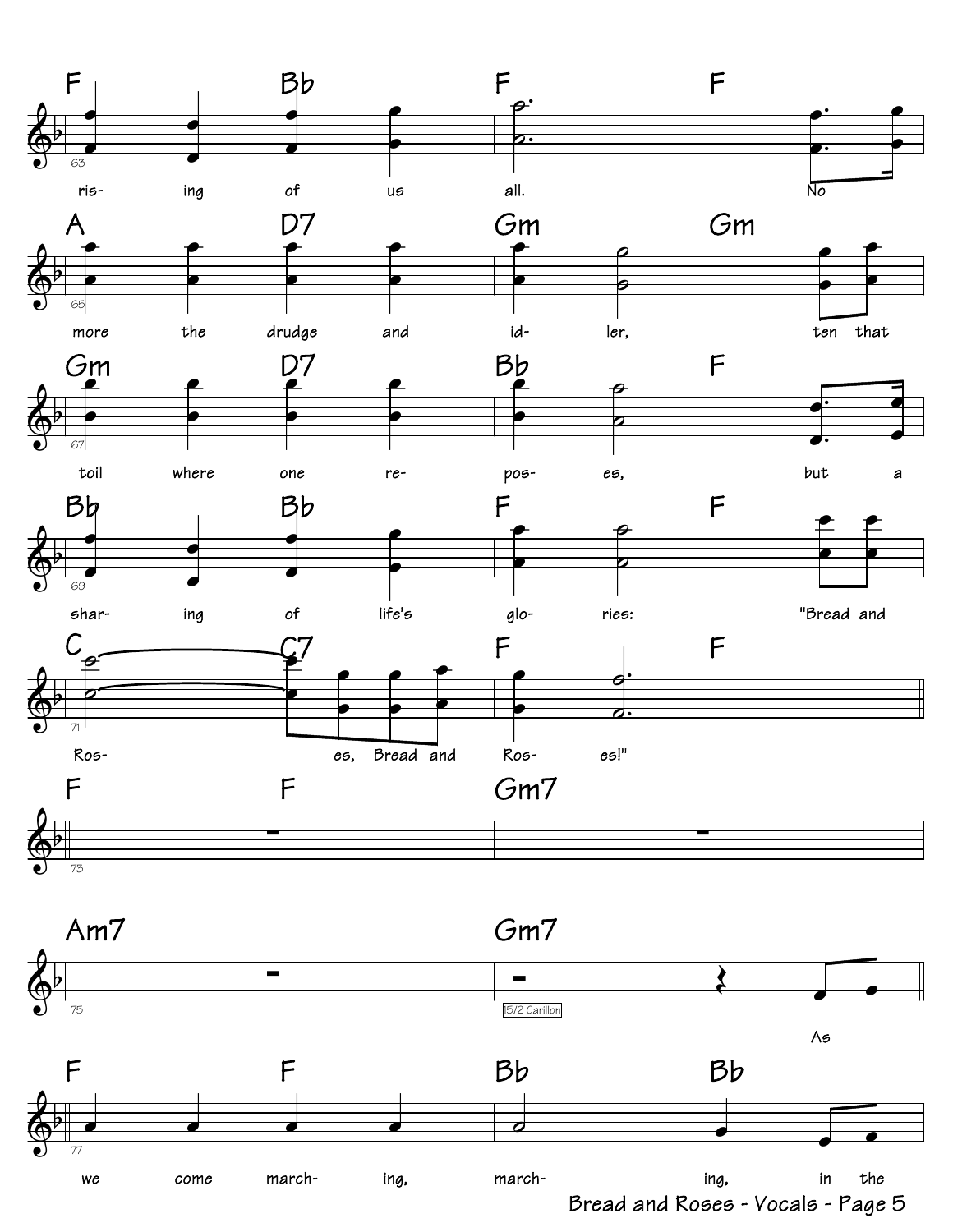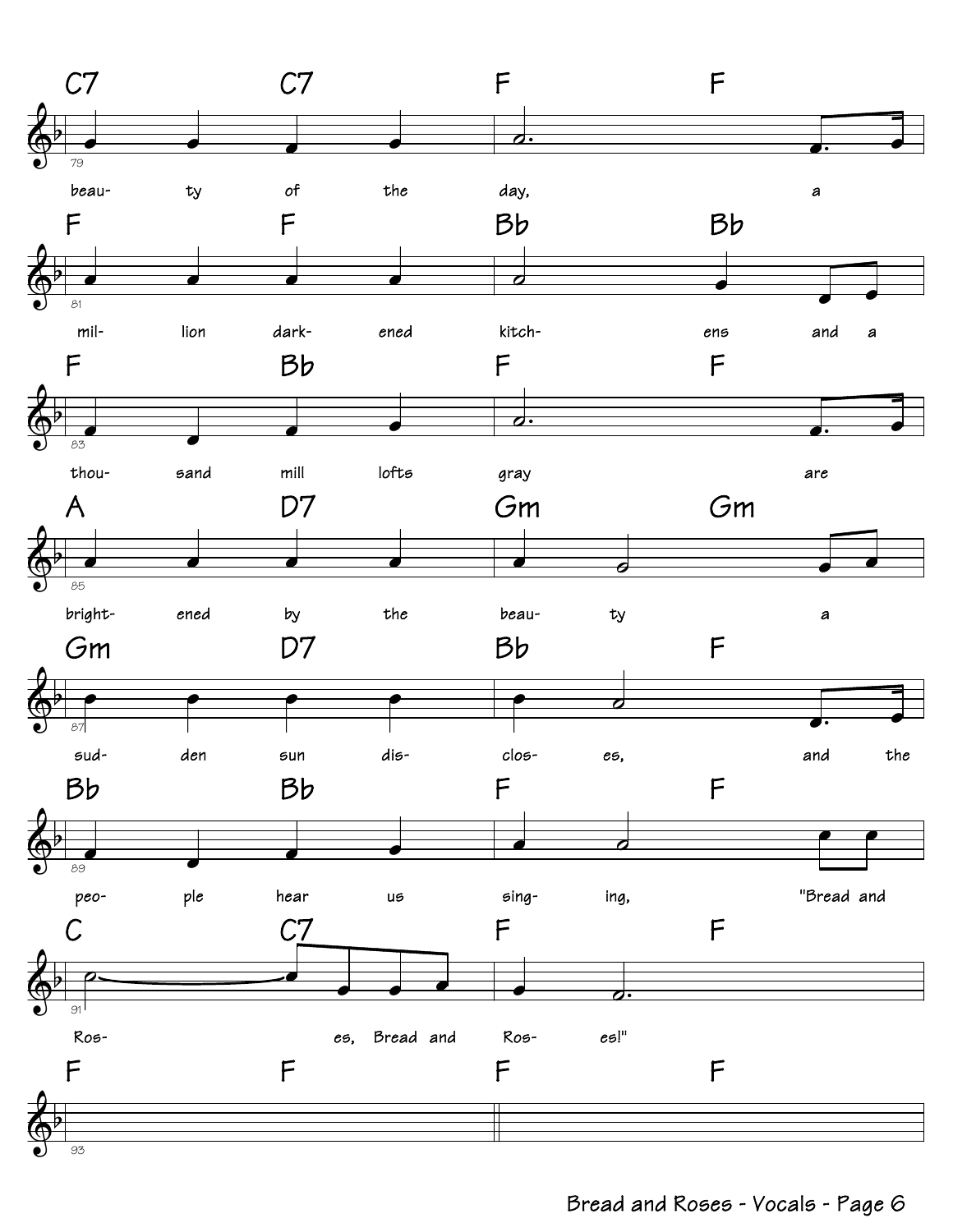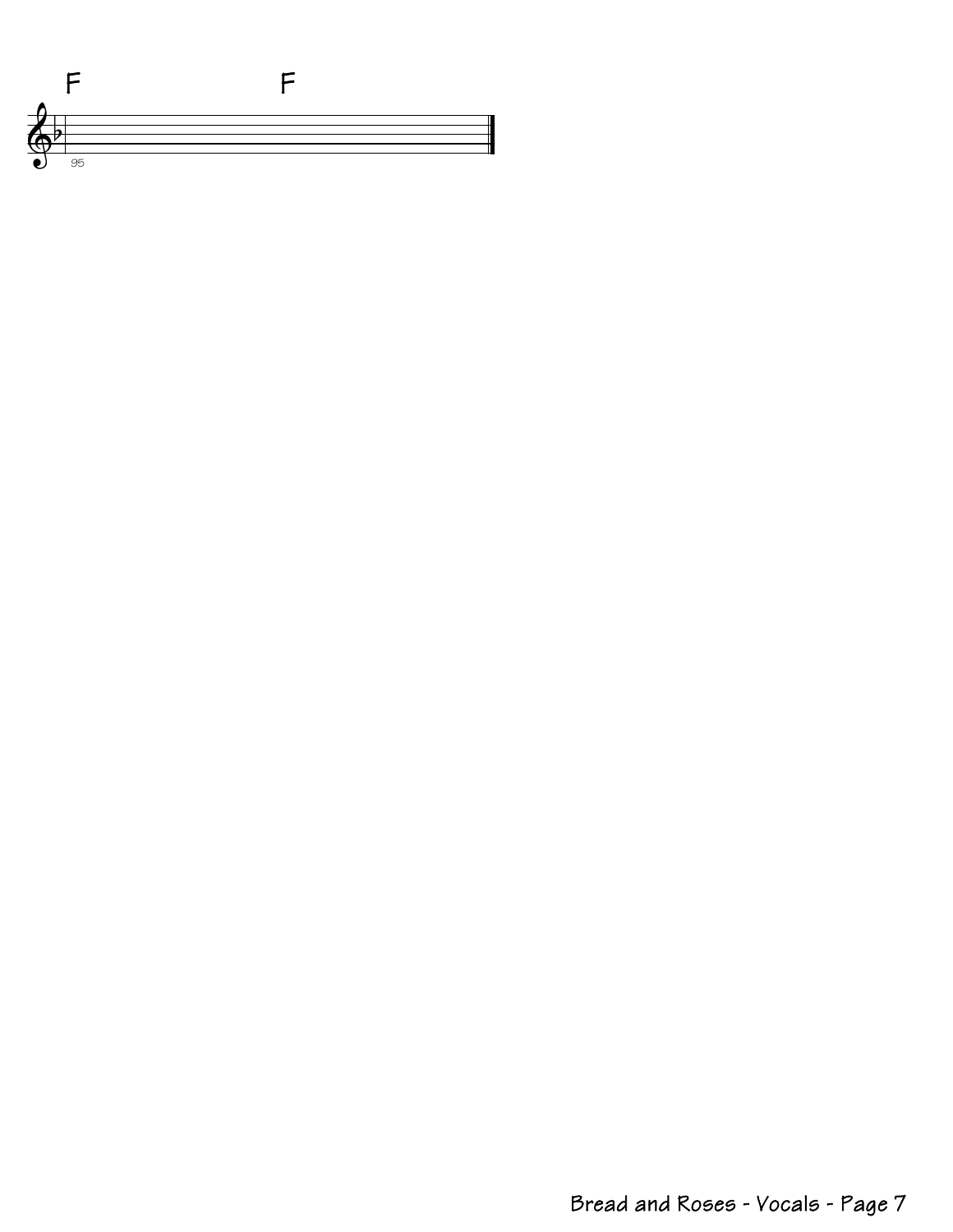### **Bread and Roses - Soloist**







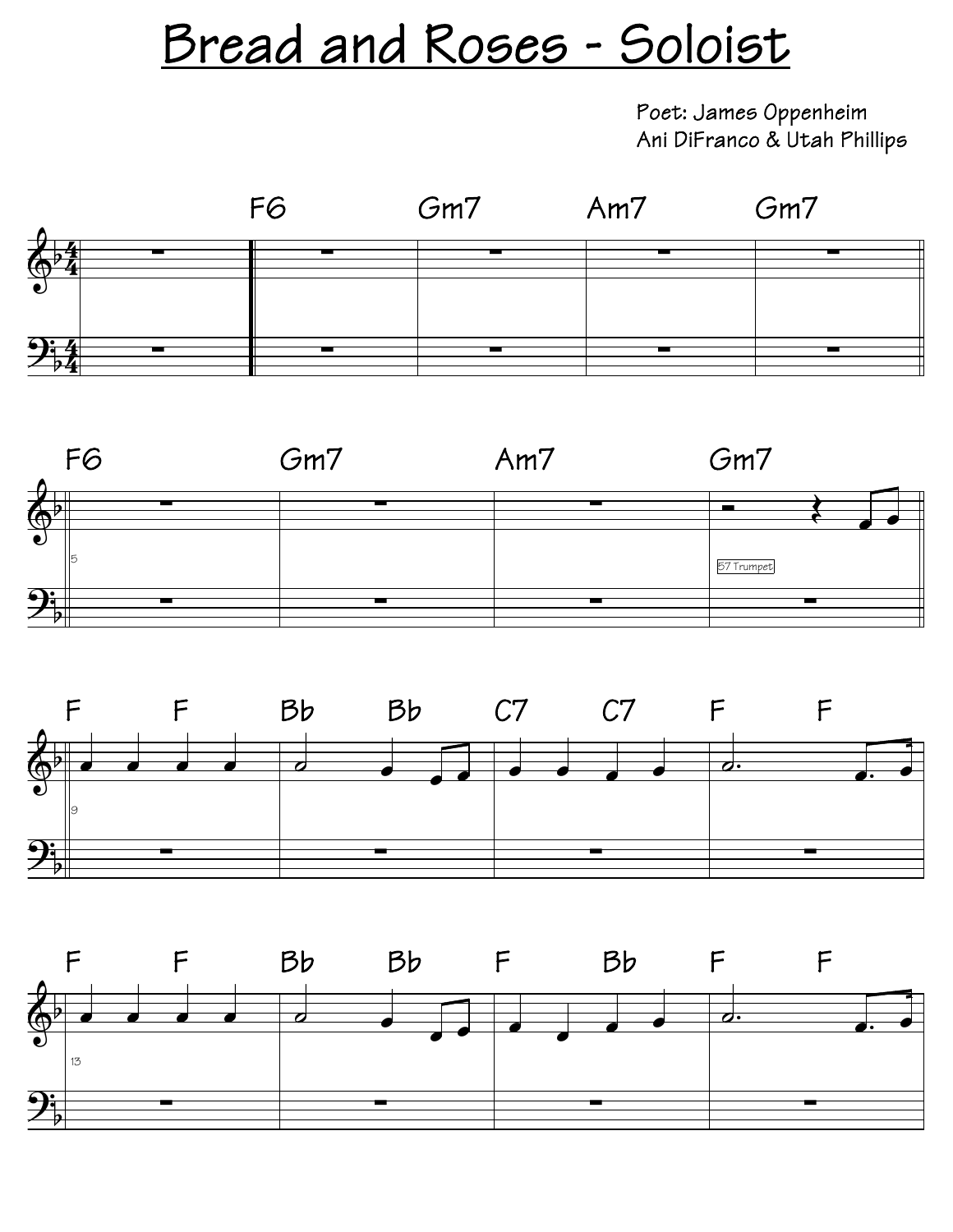









**Bread and Roses - Soloist - Page 2**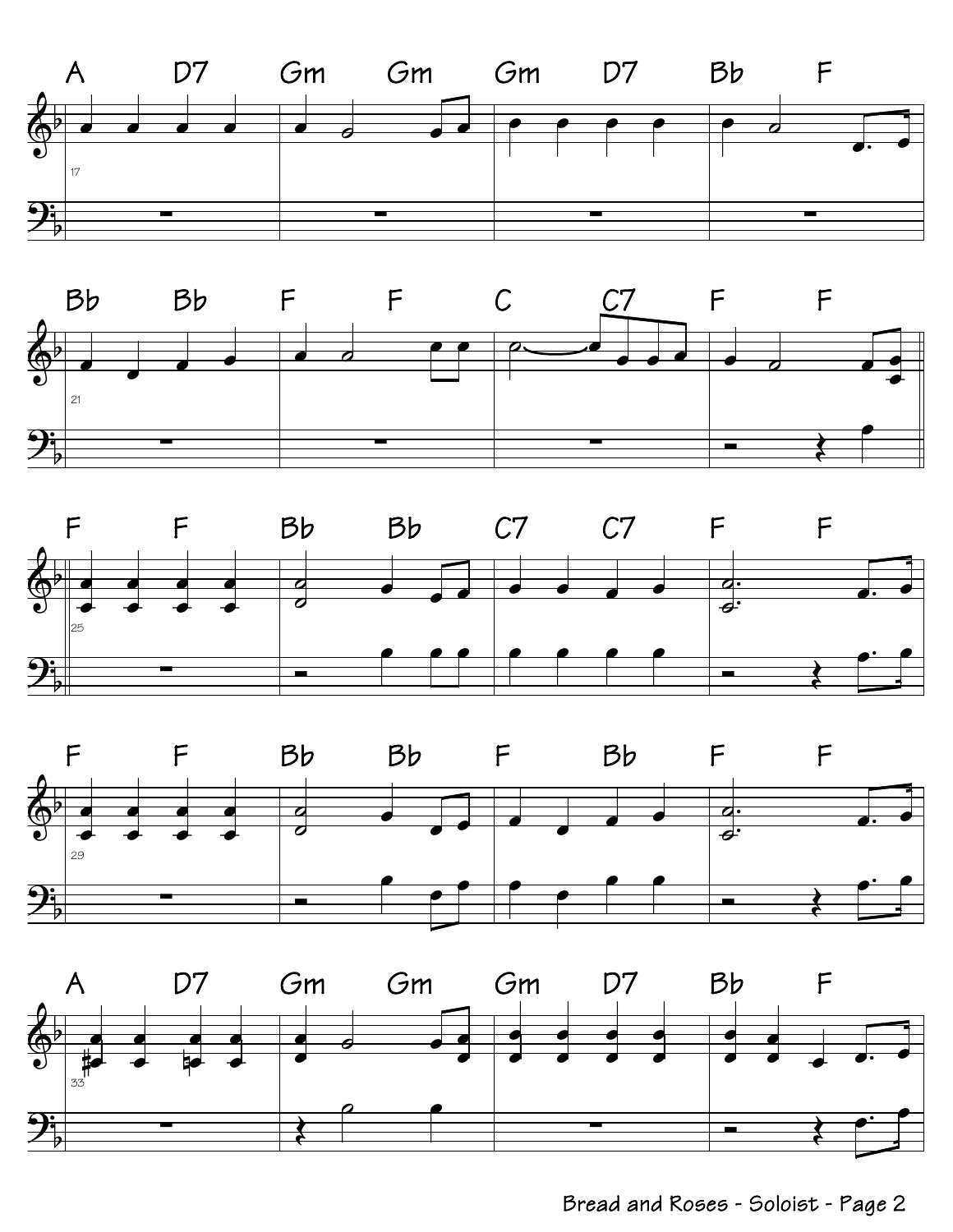









**Bread and Roses - Soloist - Page 3**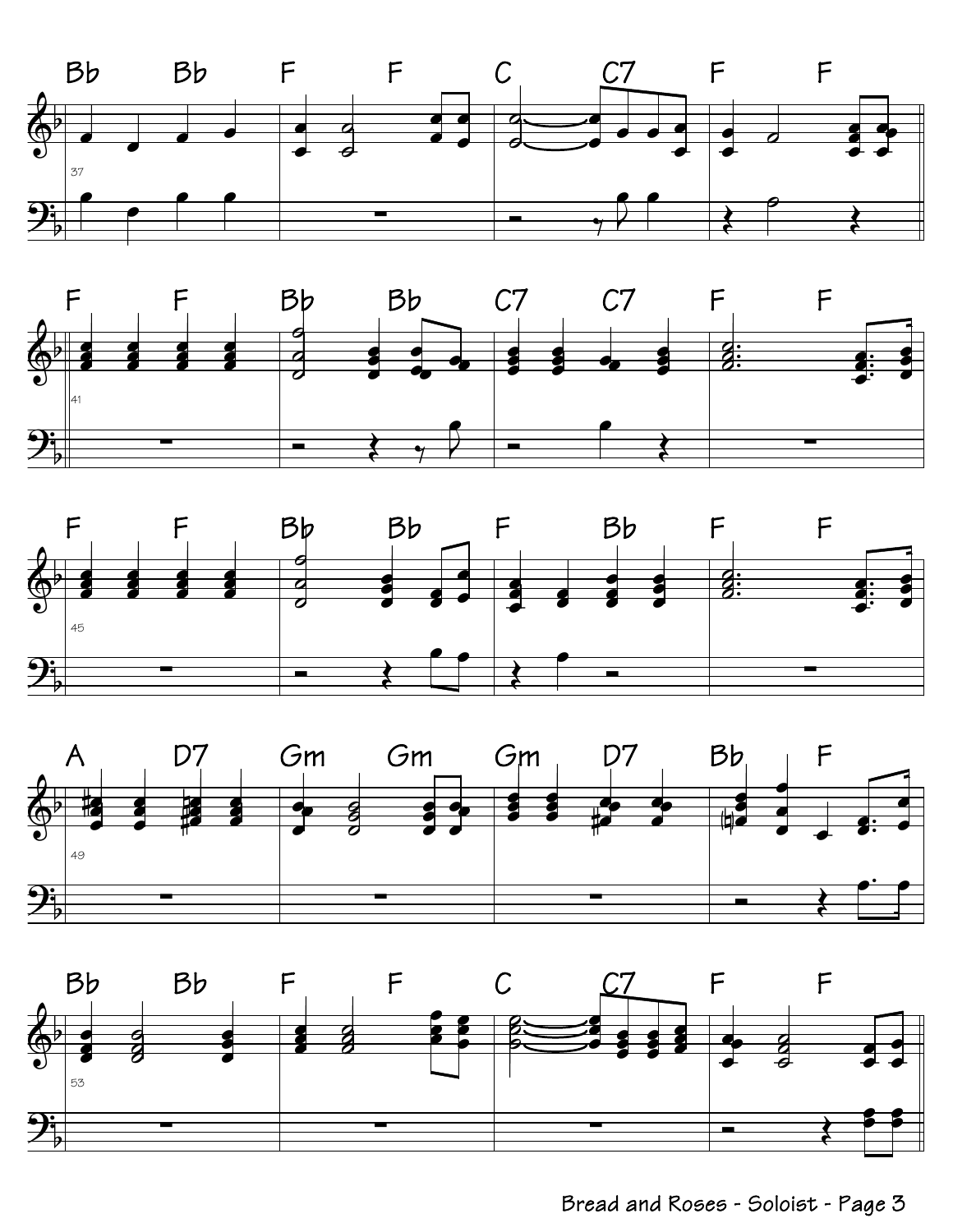









**Bread and Roses - Soloist - Page 4**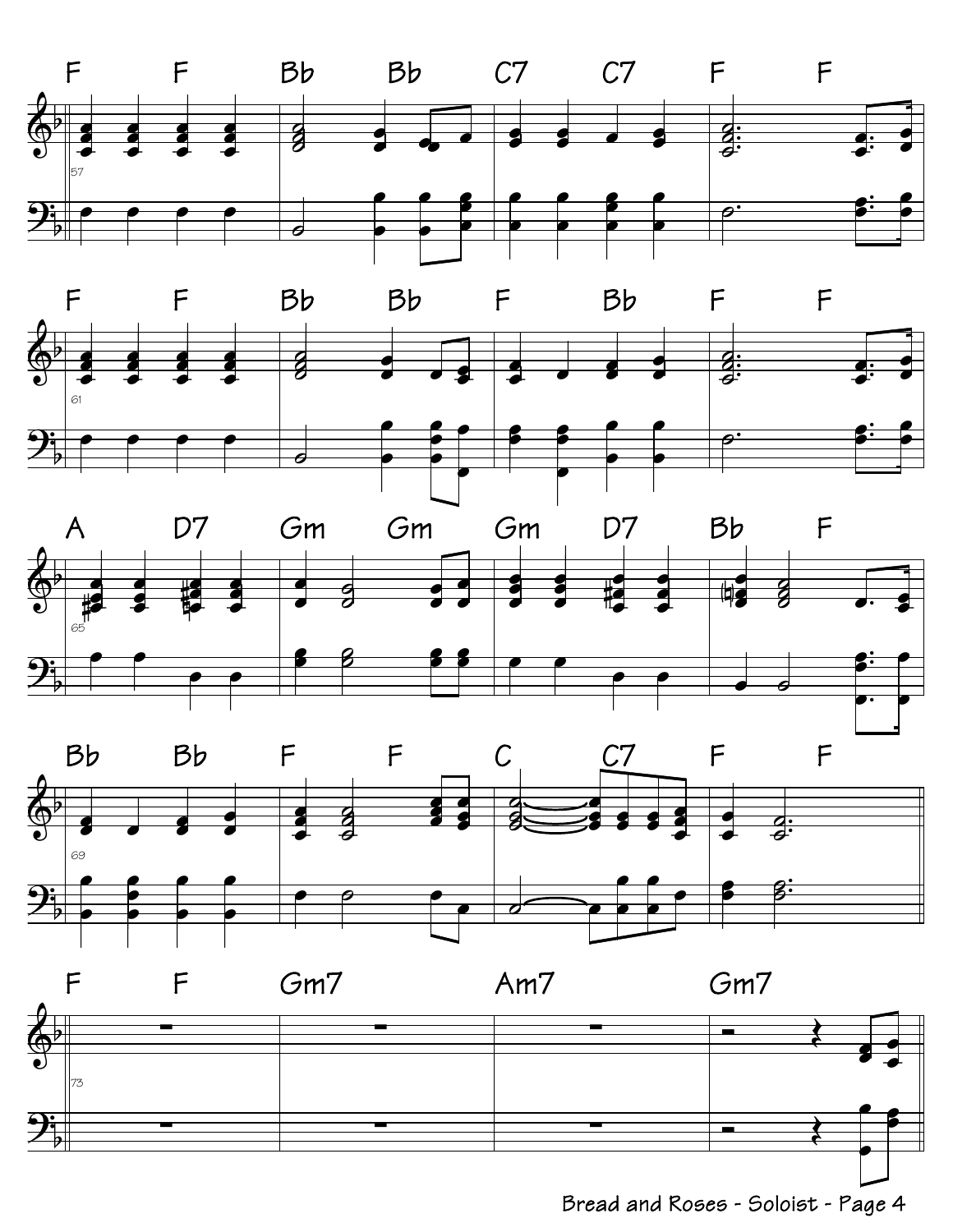







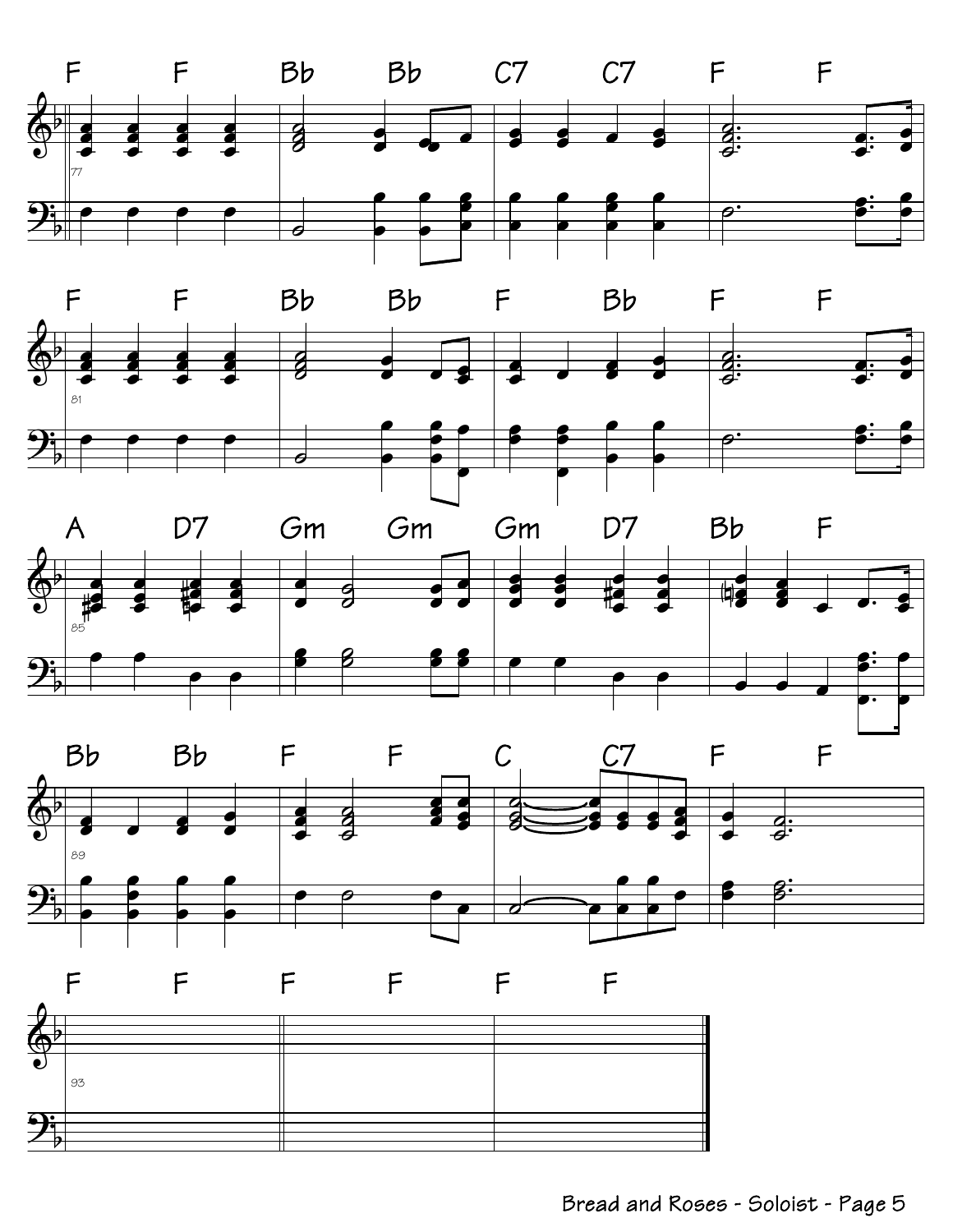# **Bread and Roses - French Horns**

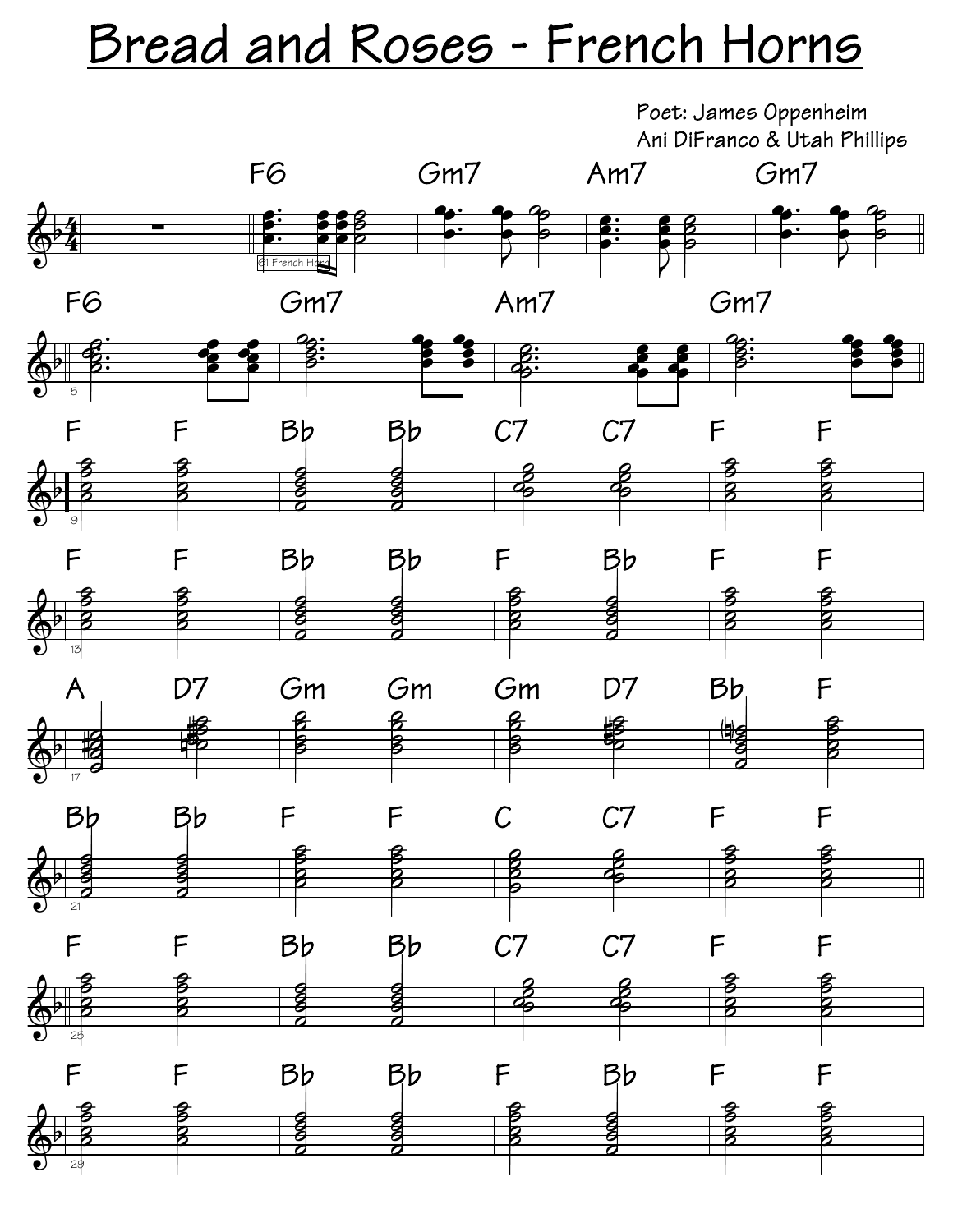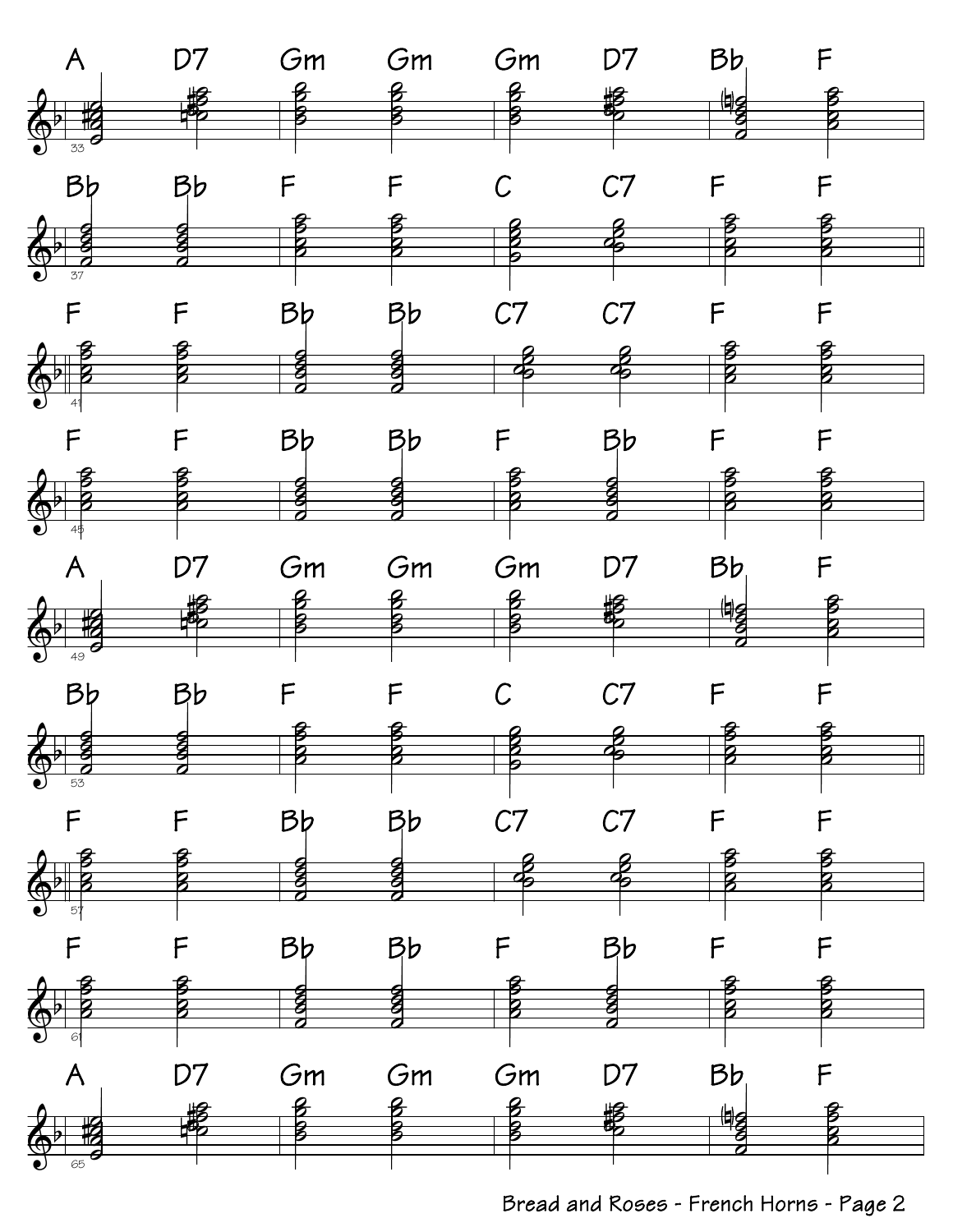









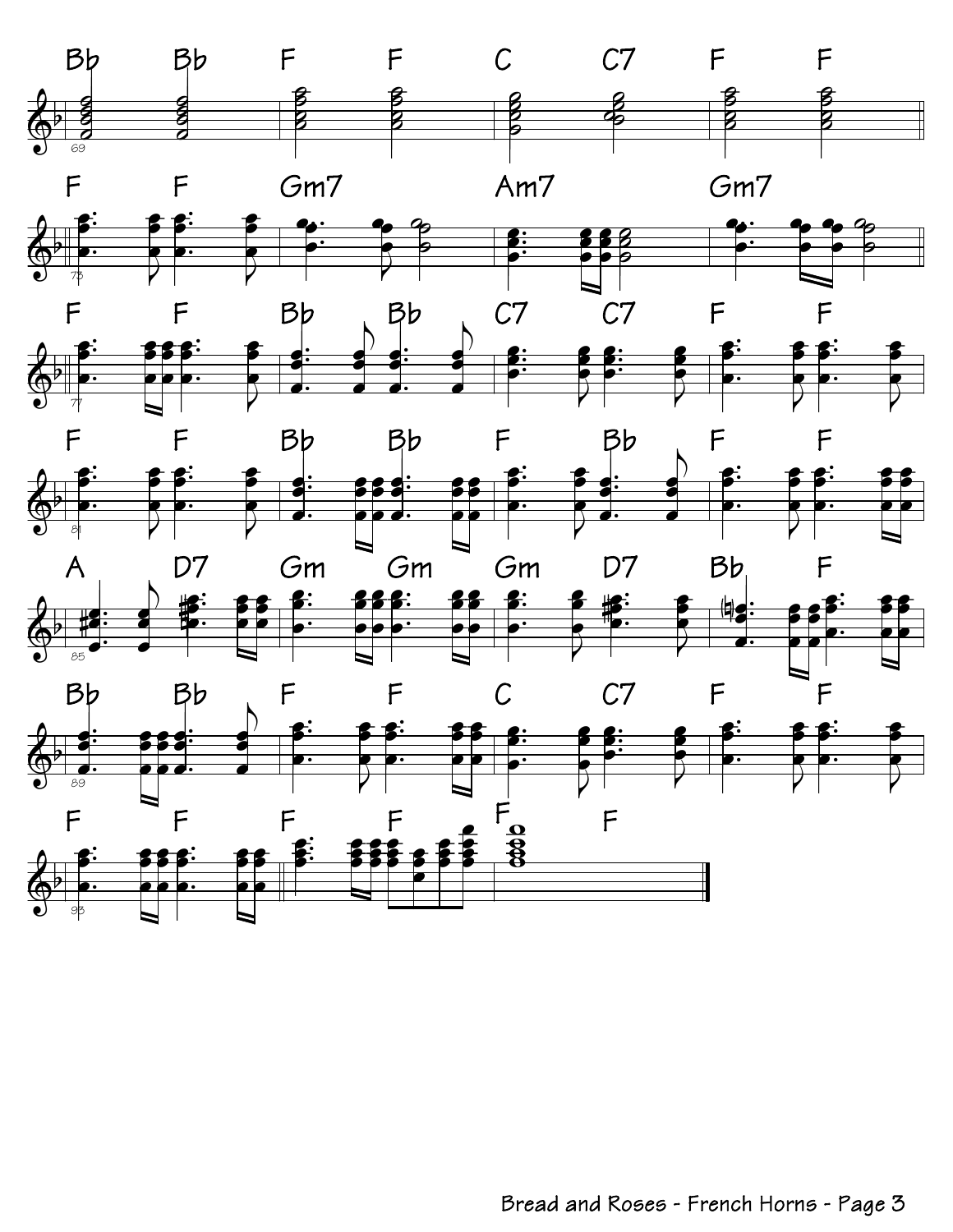### **Bread and Roses - Strings**





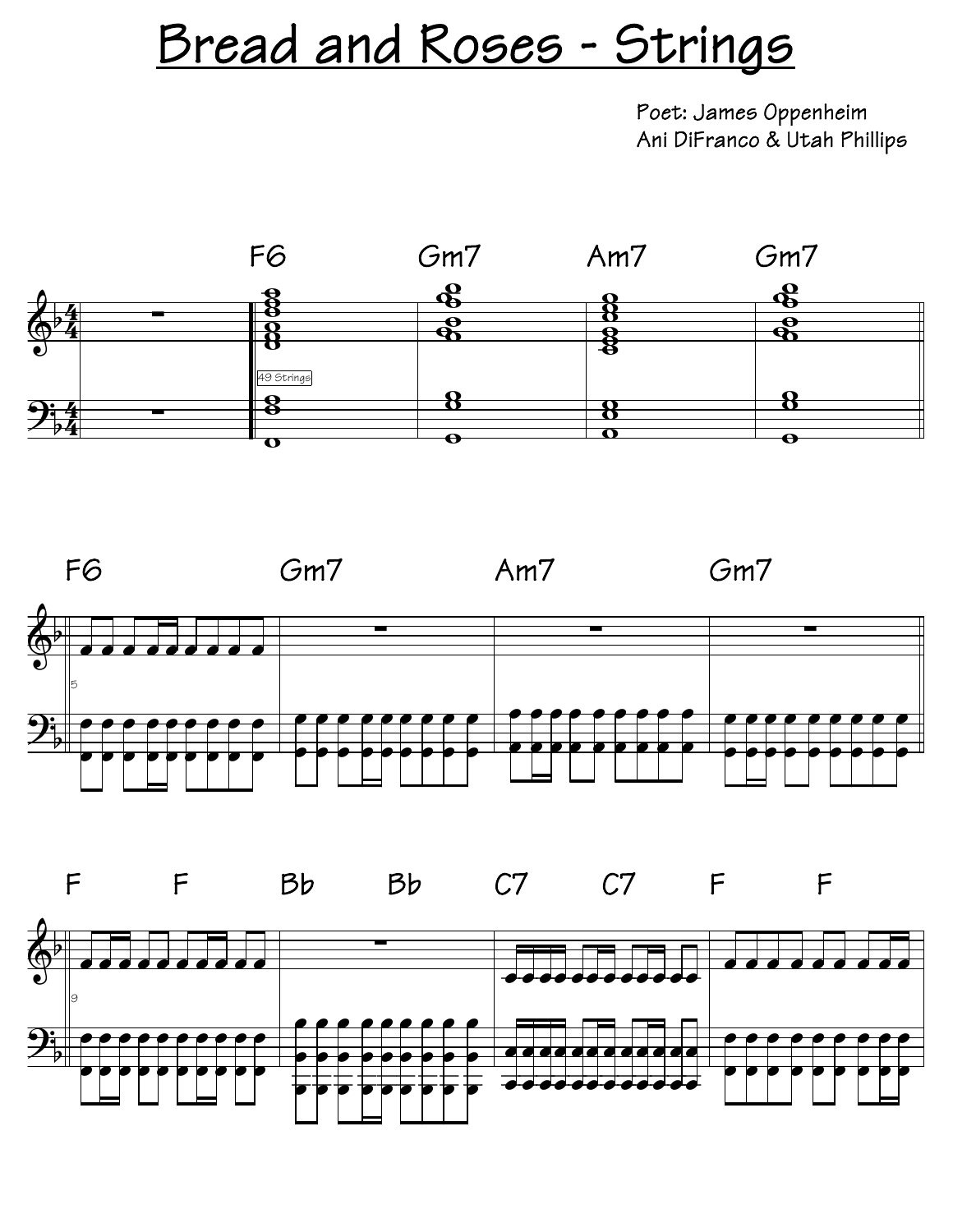









**Bread and Roses - Strings - Page 2**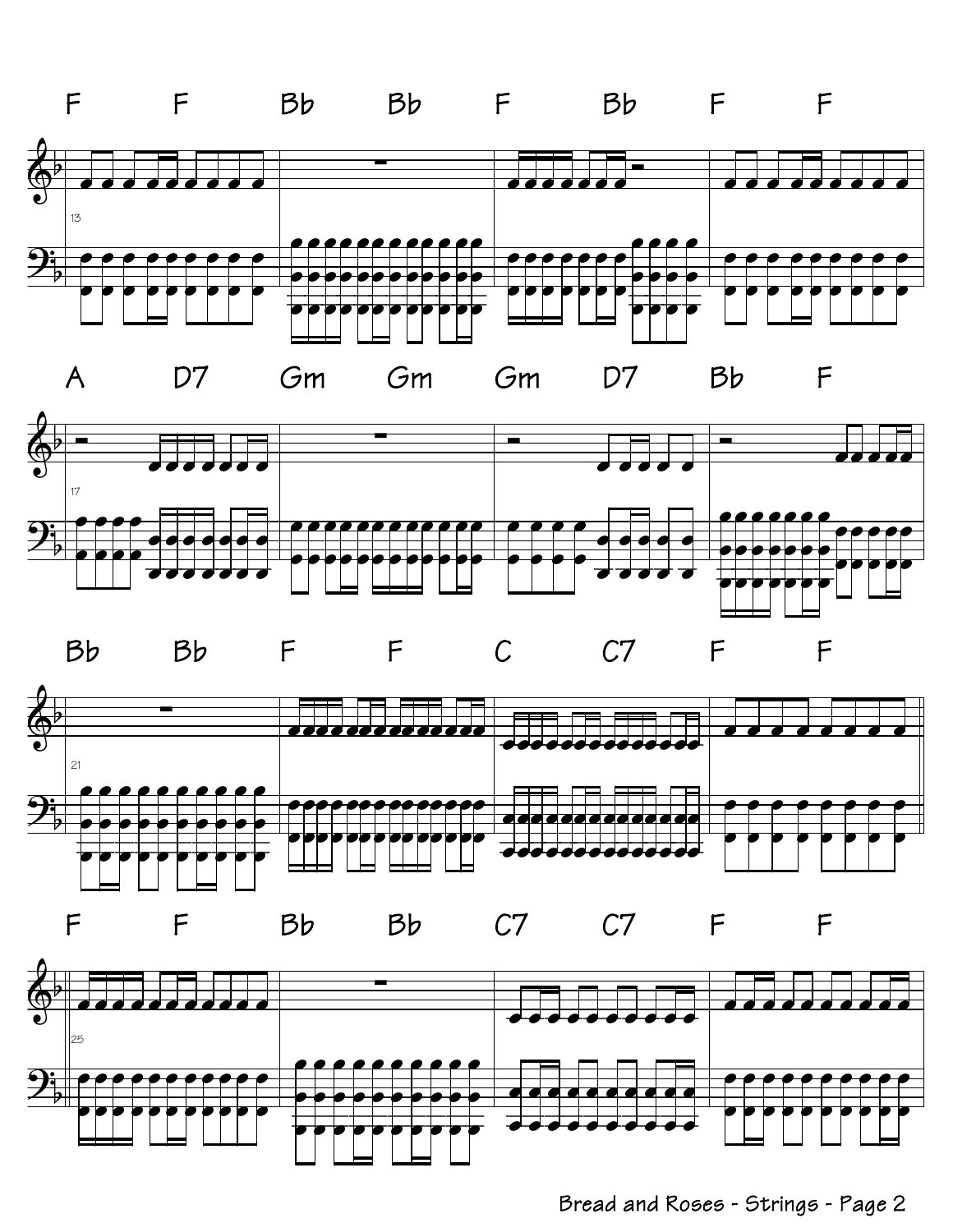







**Bread and Roses - Strings - Page 3**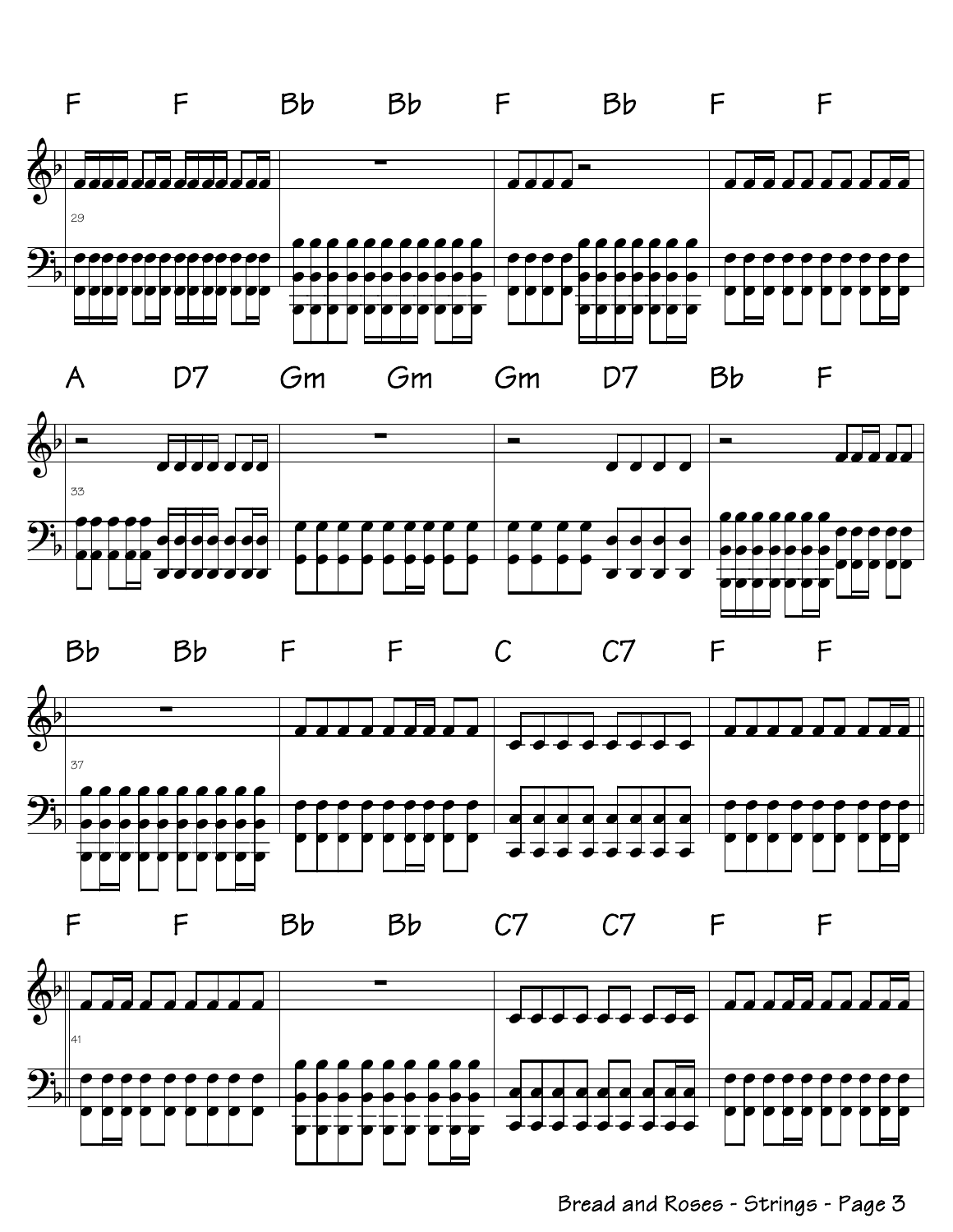









**Bread and Roses - Strings - Page 4**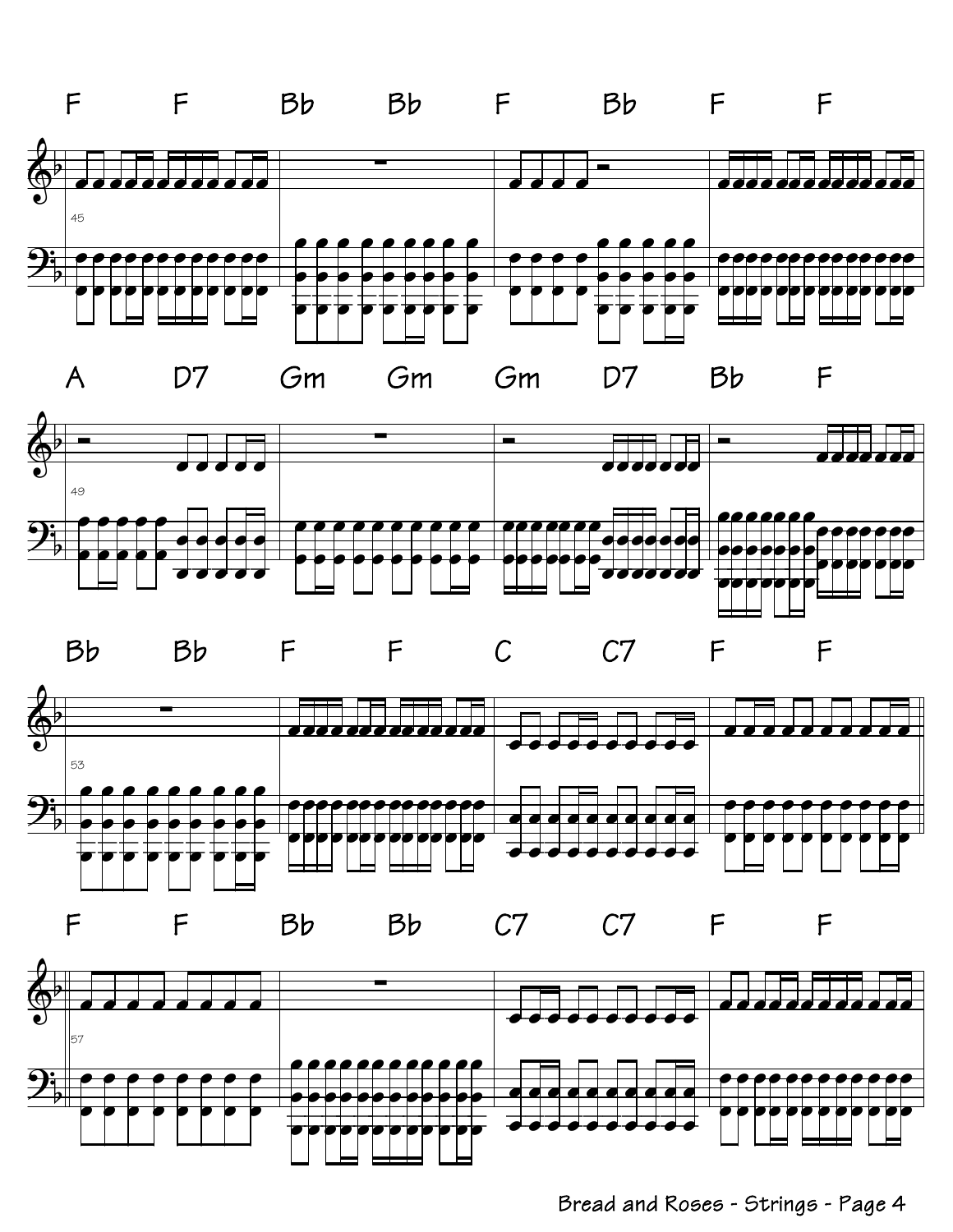





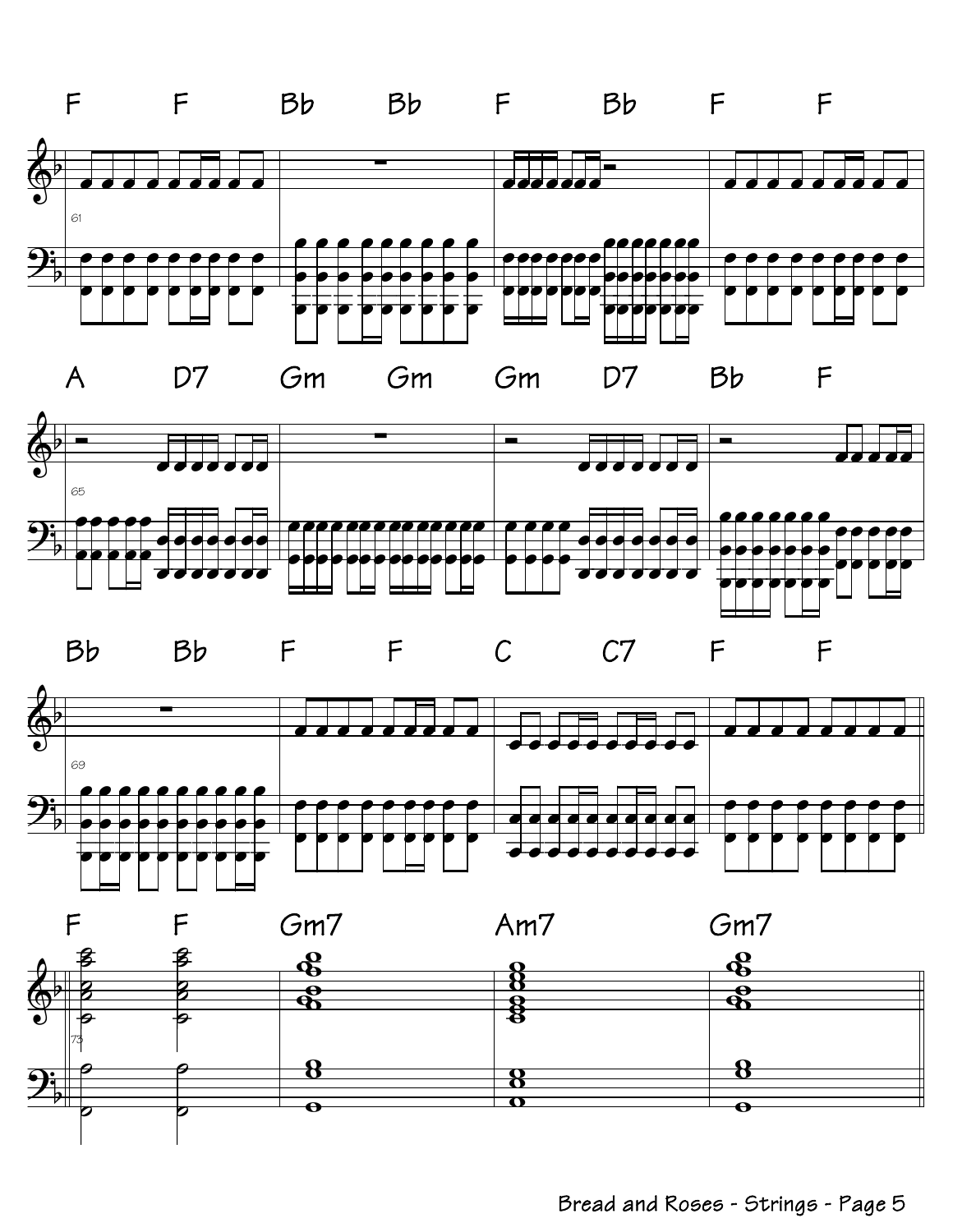





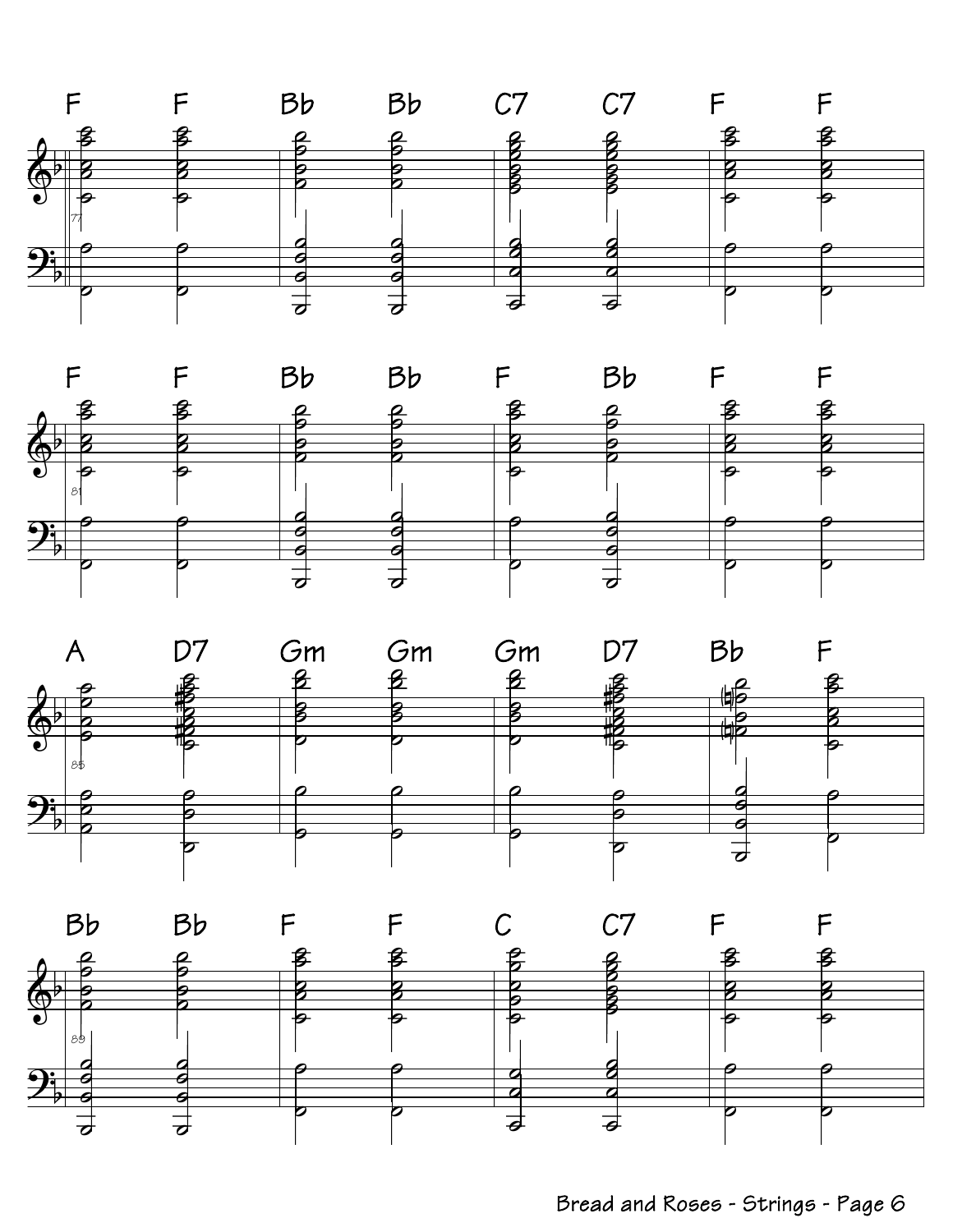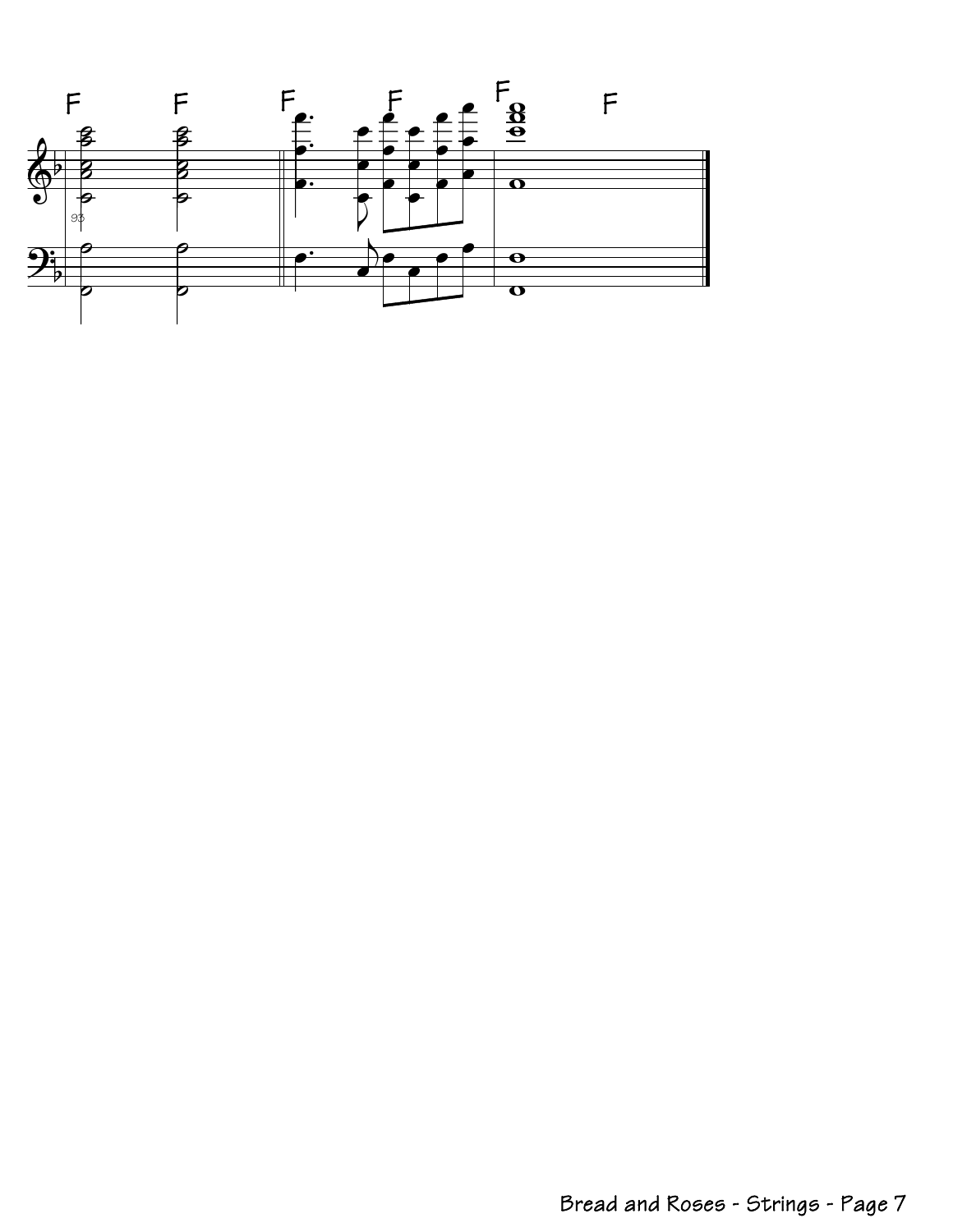# **Bread and Roses - Choir Ahs**







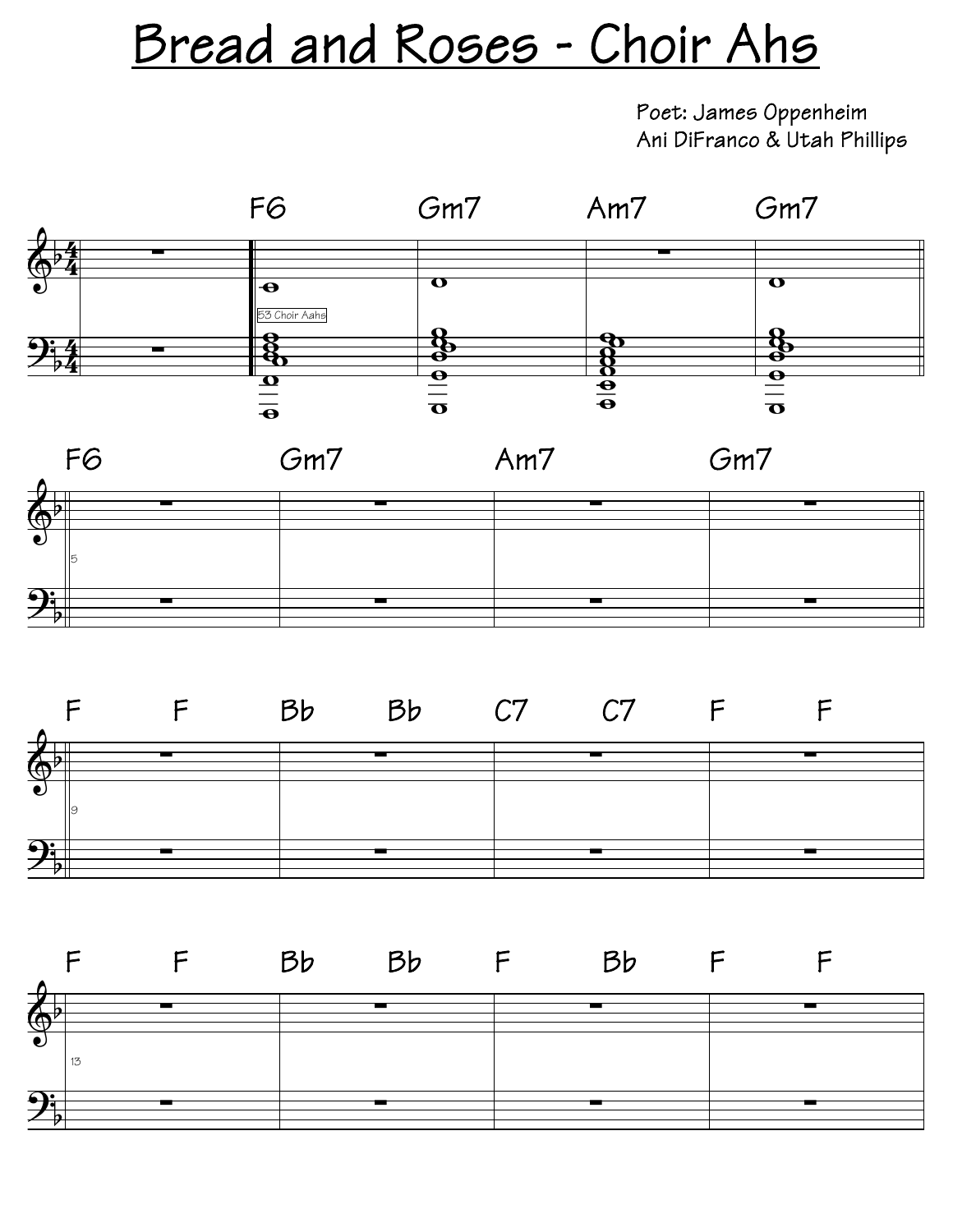



### **ASS**  $\frac{1}{2}$  $\overline{\mathbf{25}}$ 25 **F F Bb Bb C7 C7 F F**

|                | Bh | Зh |  |  |  |
|----------------|----|----|--|--|--|
| $\bm{\varphi}$ |    |    |  |  |  |
| ∙<br>29        |    |    |  |  |  |
| A:             |    |    |  |  |  |

|           |    | D7 | Gm Gm | Gm | D7 | Bb |  |
|-----------|----|----|-------|----|----|----|--|
|           |    |    |       |    |    |    |  |
| ⊕         |    |    |       |    |    |    |  |
|           |    |    |       |    |    |    |  |
| $\bullet$ | 33 |    |       |    |    |    |  |
|           |    |    |       |    |    |    |  |
|           |    |    |       |    |    |    |  |
|           |    |    |       |    |    |    |  |
|           |    |    |       |    |    |    |  |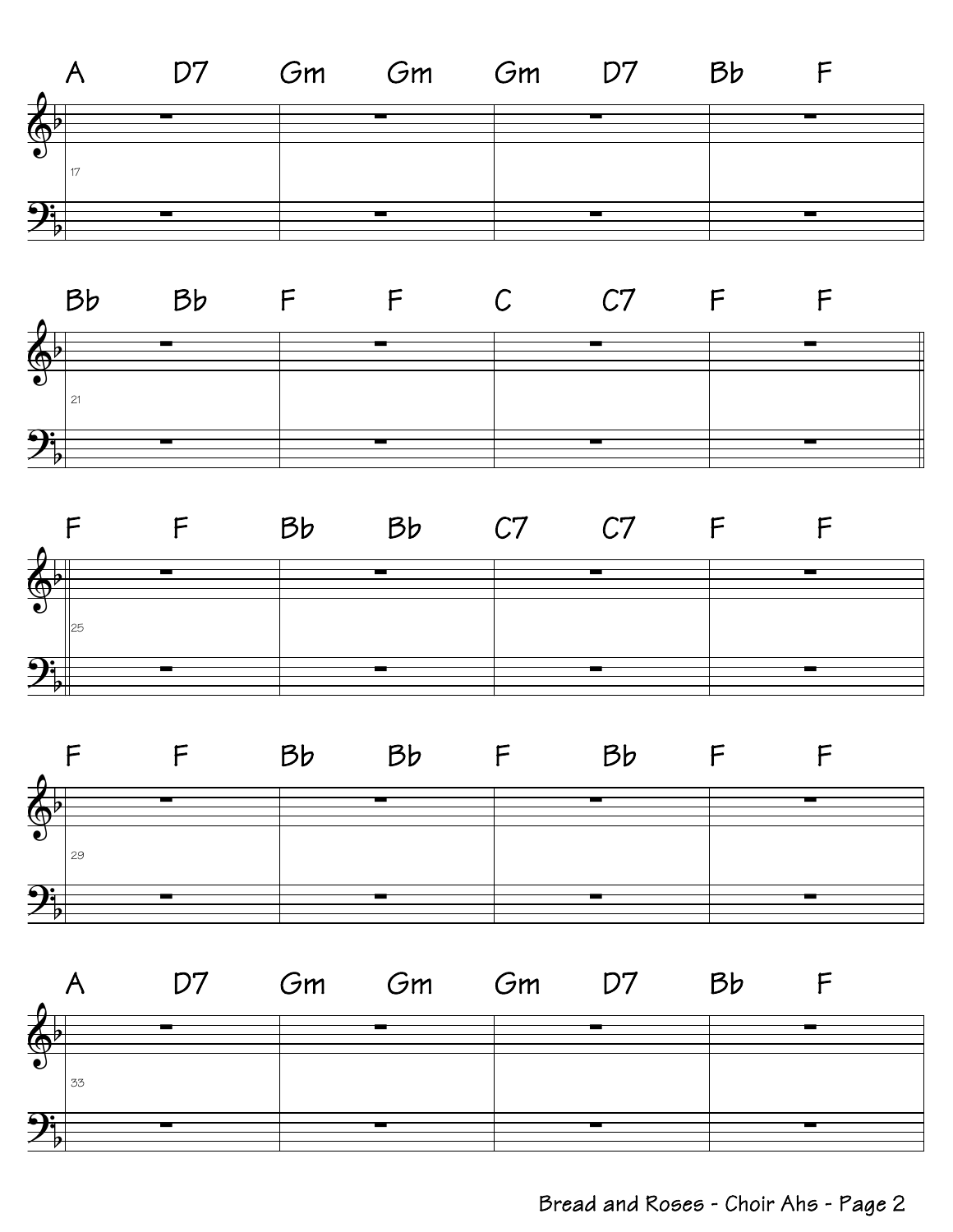



|                           | Bb | Bb | Bb |  |  |
|---------------------------|----|----|----|--|--|
| $\bigoplus^{\mathfrak k}$ |    |    |    |  |  |
| €<br>45                   |    |    |    |  |  |
| ∩∙                        |    |    |    |  |  |

|                                      |    | D7 | Gm Gm | Gm | D7 | Bb |  |
|--------------------------------------|----|----|-------|----|----|----|--|
|                                      |    |    |       |    |    |    |  |
|                                      |    |    |       |    |    |    |  |
| $\overline{\mathbb{Q}}_{\mathsf{p}}$ |    |    |       |    |    |    |  |
| $\bullet$                            | 49 |    |       |    |    |    |  |
| $\overline{\mathbf{Q}}$              |    |    |       |    |    |    |  |
|                                      |    |    |       |    |    |    |  |
|                                      |    |    |       |    |    |    |  |
|                                      |    |    |       |    |    |    |  |

|            | Bb | Bb | ► |  |  |  |
|------------|----|----|---|--|--|--|
| ⊣<br>⇁     |    |    |   |  |  |  |
| 倚          |    |    |   |  |  |  |
|            |    |    |   |  |  |  |
| ∙          | 53 |    |   |  |  |  |
| $\Omega$ : |    |    |   |  |  |  |
|            |    |    |   |  |  |  |
|            |    |    |   |  |  |  |
|            |    |    |   |  |  |  |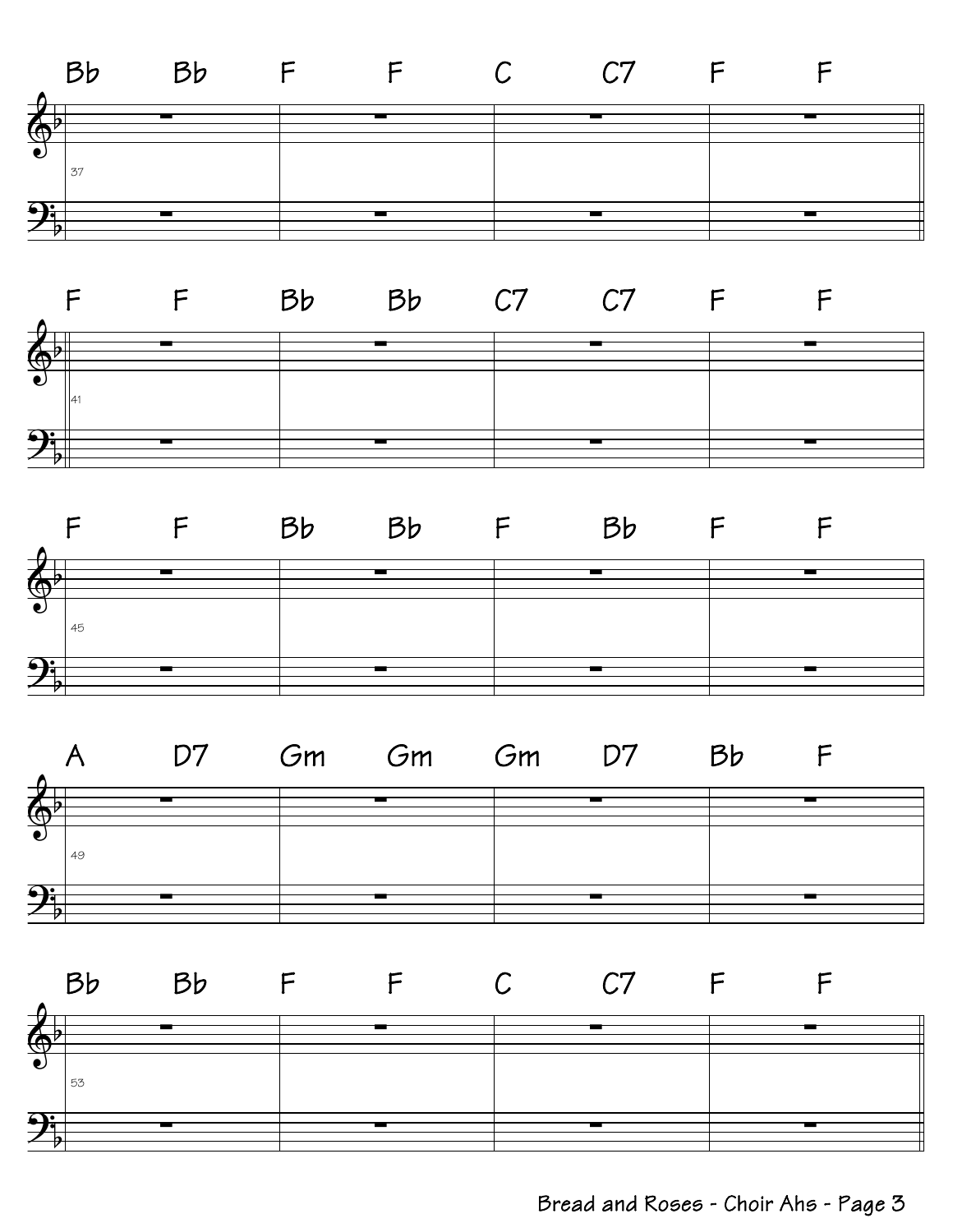



### **Age**  $\frac{1}{2}$  $\overline{\mathbf{25}}$ 65 **A D7 Gm Gm Gm D7 Bb F**

#### **Ago** b<br>2  $\overline{\mathcal{F}}$ 69 **Bb Bb F F C C7 F F**

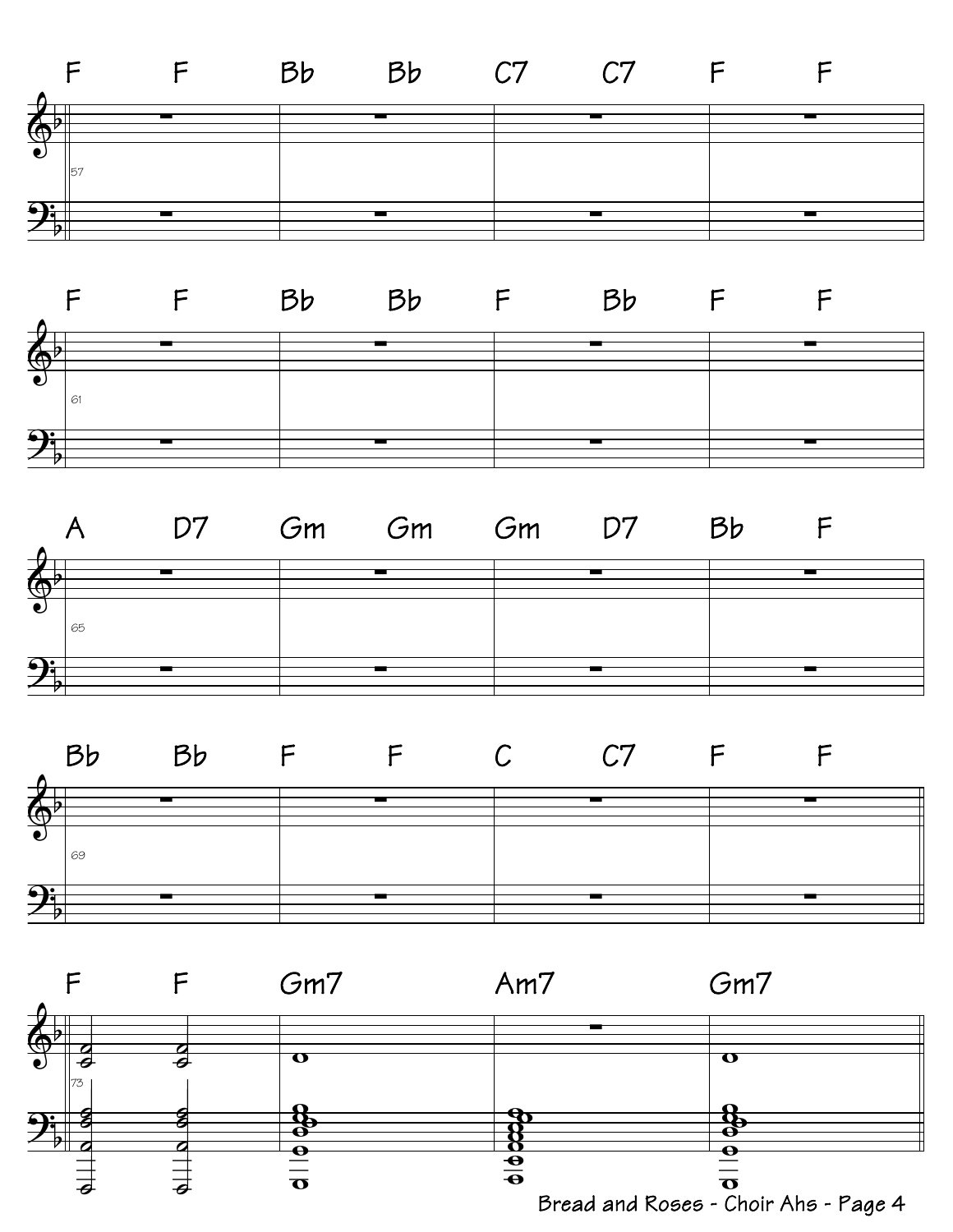

Bread and Roses - Choir Ahs - Page 5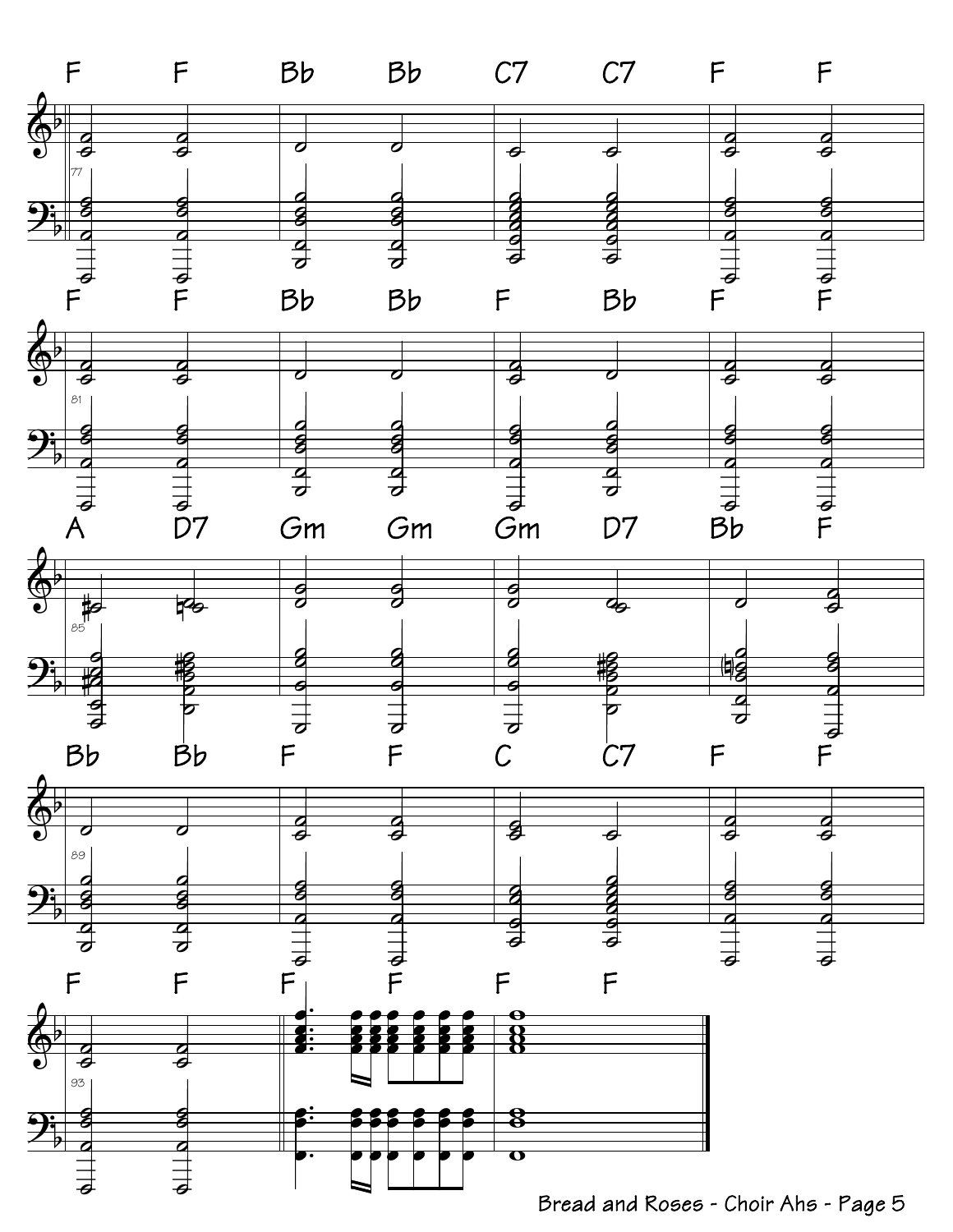# **Bread and Roses - Timpani**

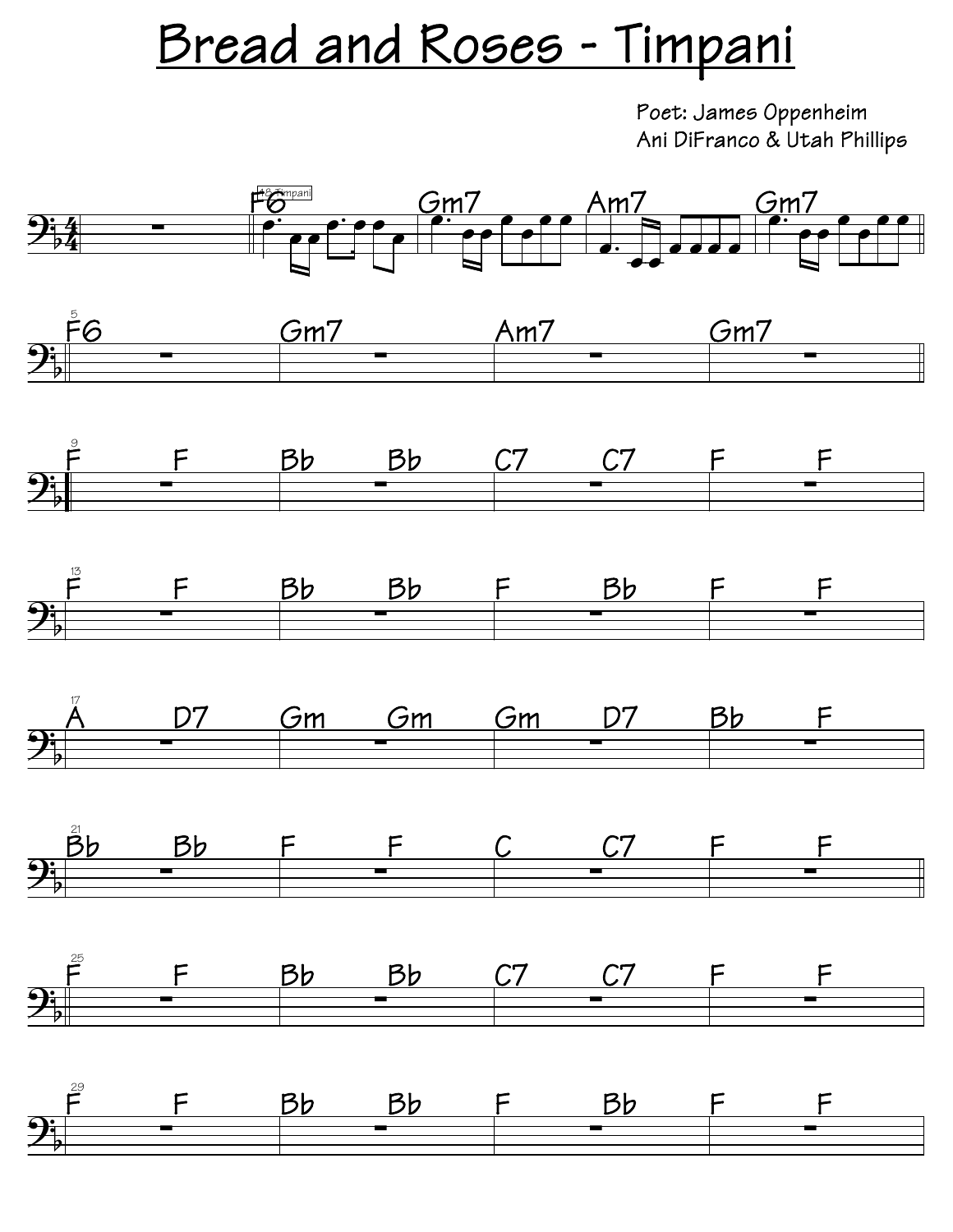















|          | . |  |  |  |
|----------|---|--|--|--|
| $\sim$ 1 |   |  |  |  |
|          |   |  |  |  |
|          |   |  |  |  |
|          |   |  |  |  |
|          |   |  |  |  |
|          |   |  |  |  |

**Bread and Roses - Timpani - Page 2**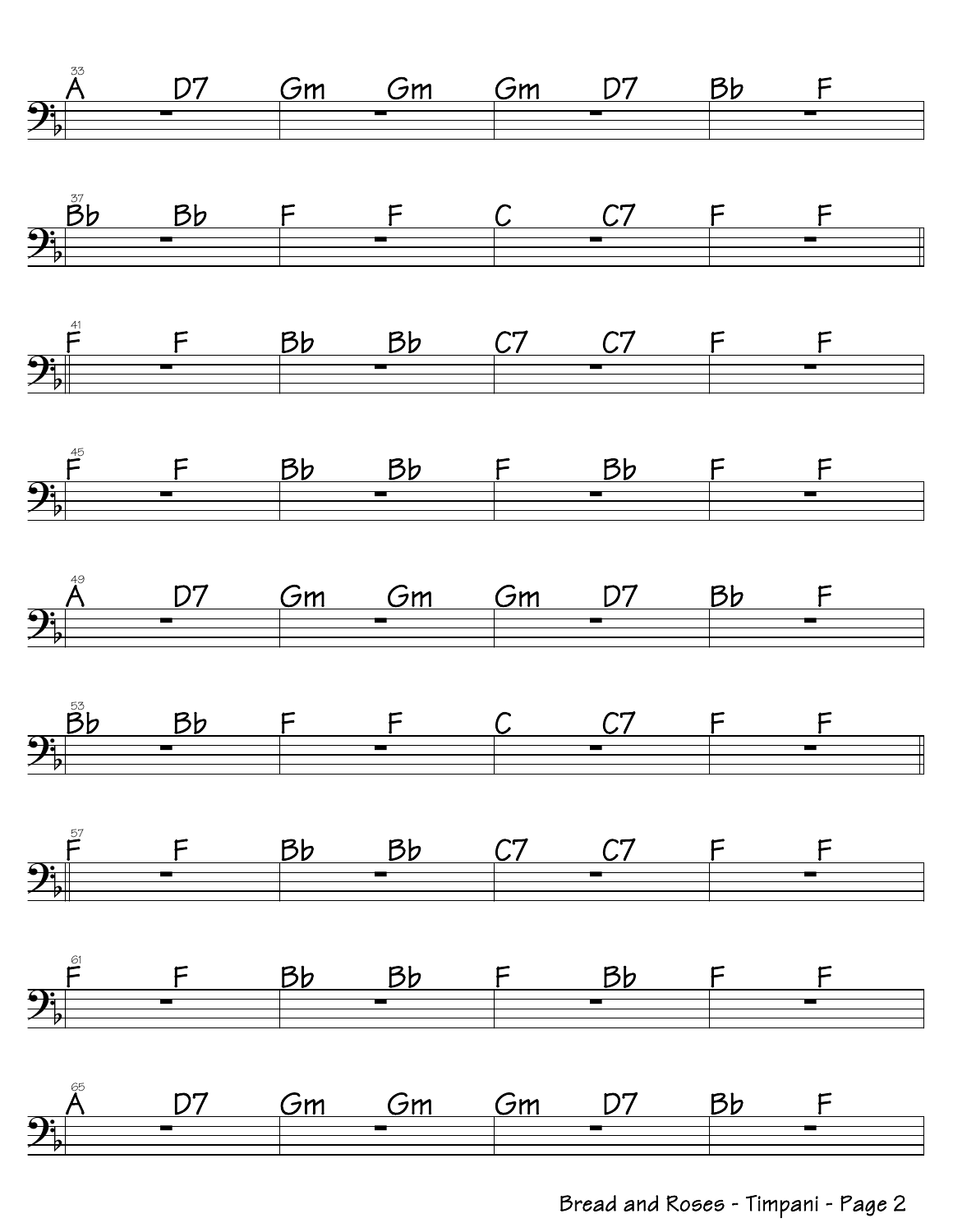











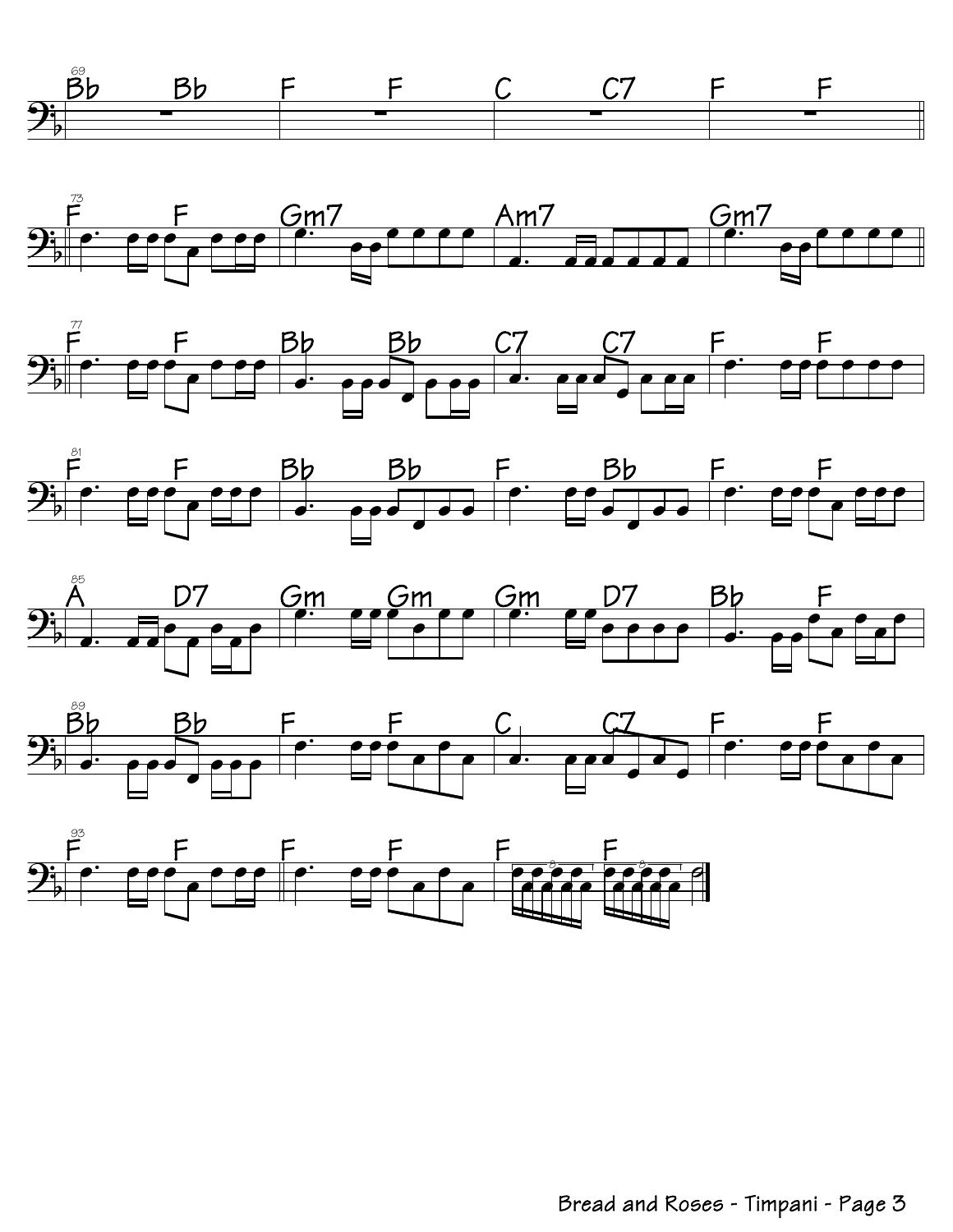#### **Bread and Roses - Drums (Orchestra)**















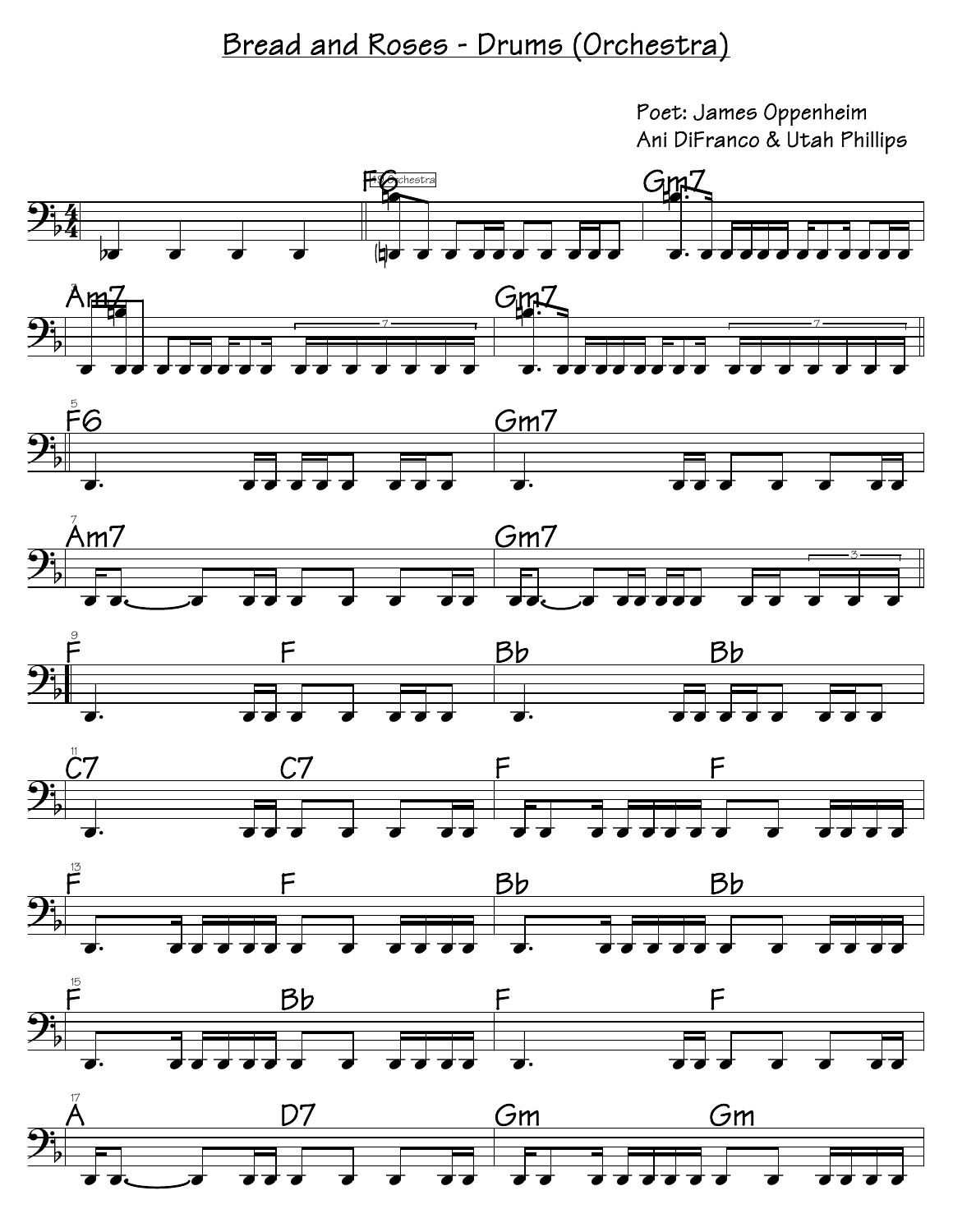

















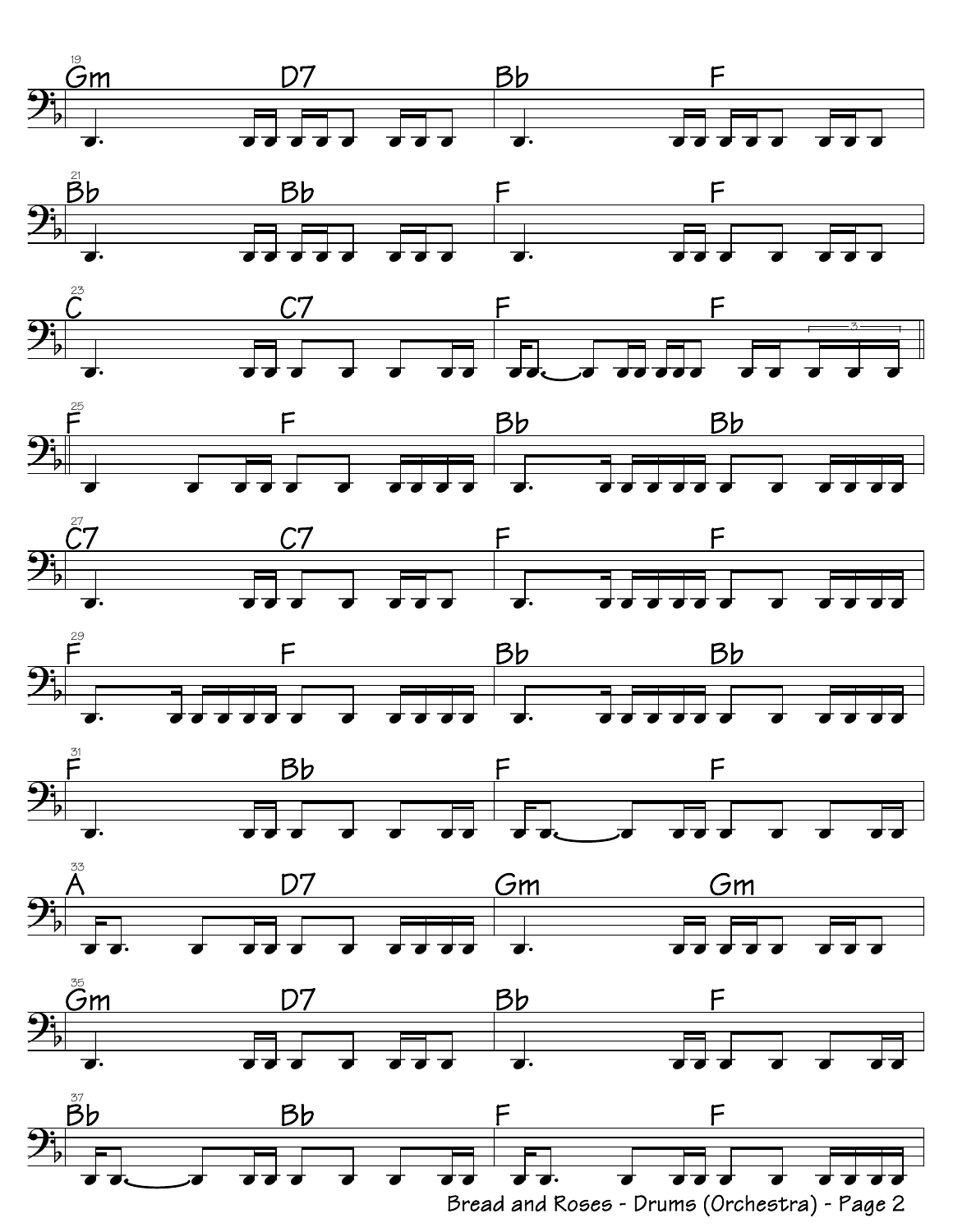

















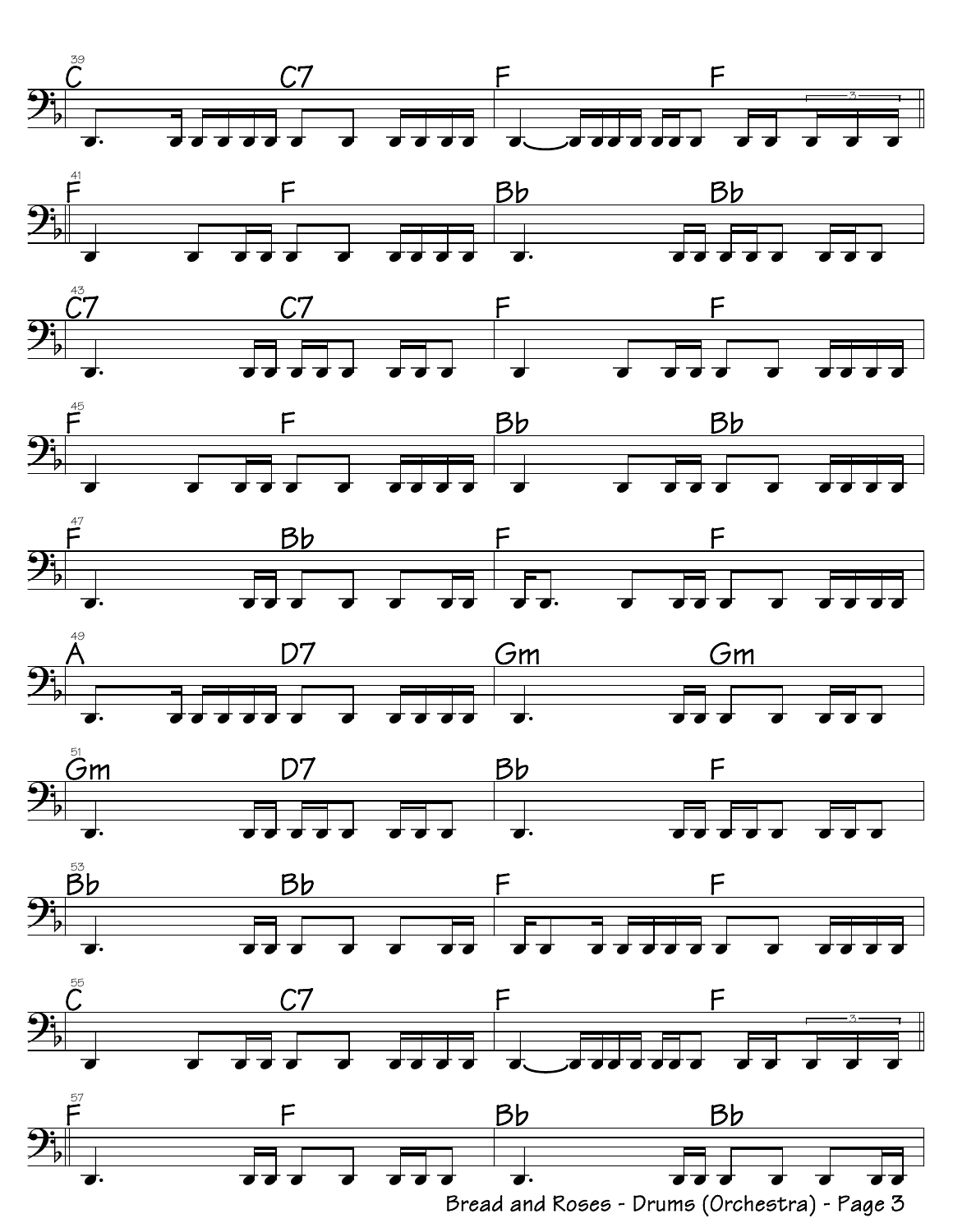

















**Bread and Roses - Drums (Orchestra) - Page 4**